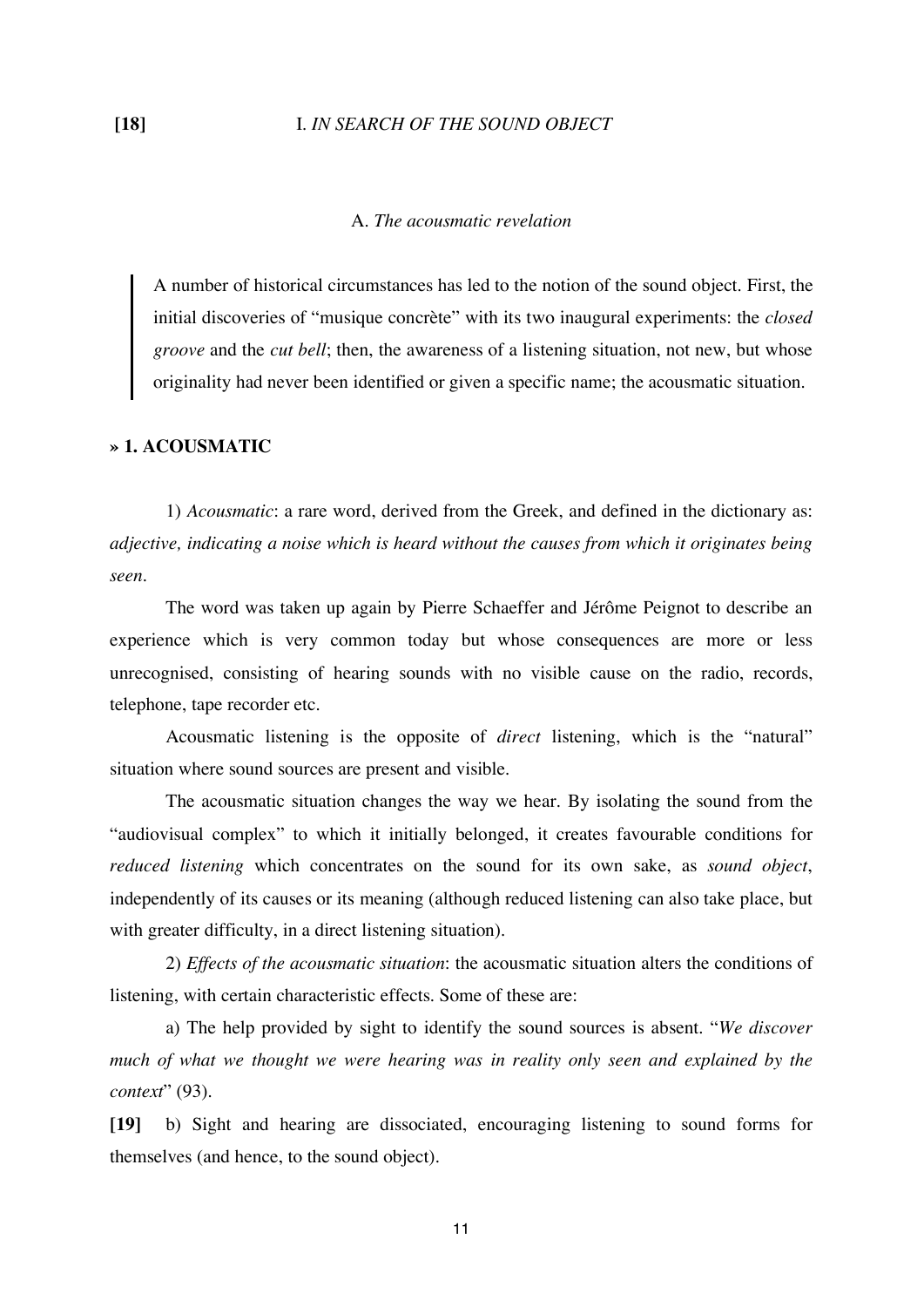Indeed, if curiosity about causes remains in acousmatic listening (and it can even be aroused by the situation), the repetition of the recorded signal can perhaps "exhaust" this curiosity and little by little impose "*the sound object as a perception worthy of being listened to for itself*" (94), revealing all its richness to us.

 c) By repeated listening to the same recorded sound fragment, the emphasis is placed on variations of listening. These variations do not arise from a "blurring" of perception, but from "*specific moments of illumination, directions which are always precise and always reveal a new aspect of the object, towards which our attention is deliberately or unconsciously drawn*" (94).

 3) *The acousmatic experience*: the rare word "acousmatic" also described in Greek a sect of the disciples of Pythagoras who were said to follow a form of teaching where the Master spoke to them hidden behind a screen. This was done in order to distract their visual attention from his physical appearance.

 P.S. emphasises the *initiatory* significance of the acousmatic experience which enables the listener to become aware of his perceptual activity as well as of the sound object.

 It was the acousmatic nature of sound on the Radio which, in 1948, led him to develop a self-contained "noise music" which he was to call *musique concrète*. This is why he came to extend the meaning of the term "acousmatic" and speak of the "acousmatic experience" to describe a new way of hearing: "*giving oneself over entirely and exclusively to listening*", in order to discover the path from the "sonorous" to the "musical". The tape recorder in this research plays the initiatory role of "*the screen of Pythagoras*", by creating not only new phenomena to be studied (by manipulations in the studio), but also and above all "*new conditions for observation*" (98).

# *Acousmatic and acoustic*

We must take care not to misinterpret the acousmatic situation, for example by making a distinction between the "objective" – what is behind the curtain – and the "subjective" – "*the listener's reaction to these stimuli*" (92) in an over–scientific simplification of the phenomenon. On the contrary "*the acousmatic involves a reversal of the normal course of events* (…) *it is no longer a question of knowing how a subjective listening interprets or distorts 'reality' or of studying reactions to stimuli; the listening itself becomes the origin of the phenomenon to be studied*. (…) *The question: 'What am I hearing?… What precisely are you hearing?" is turned back on to the subject, in the sense that he is being*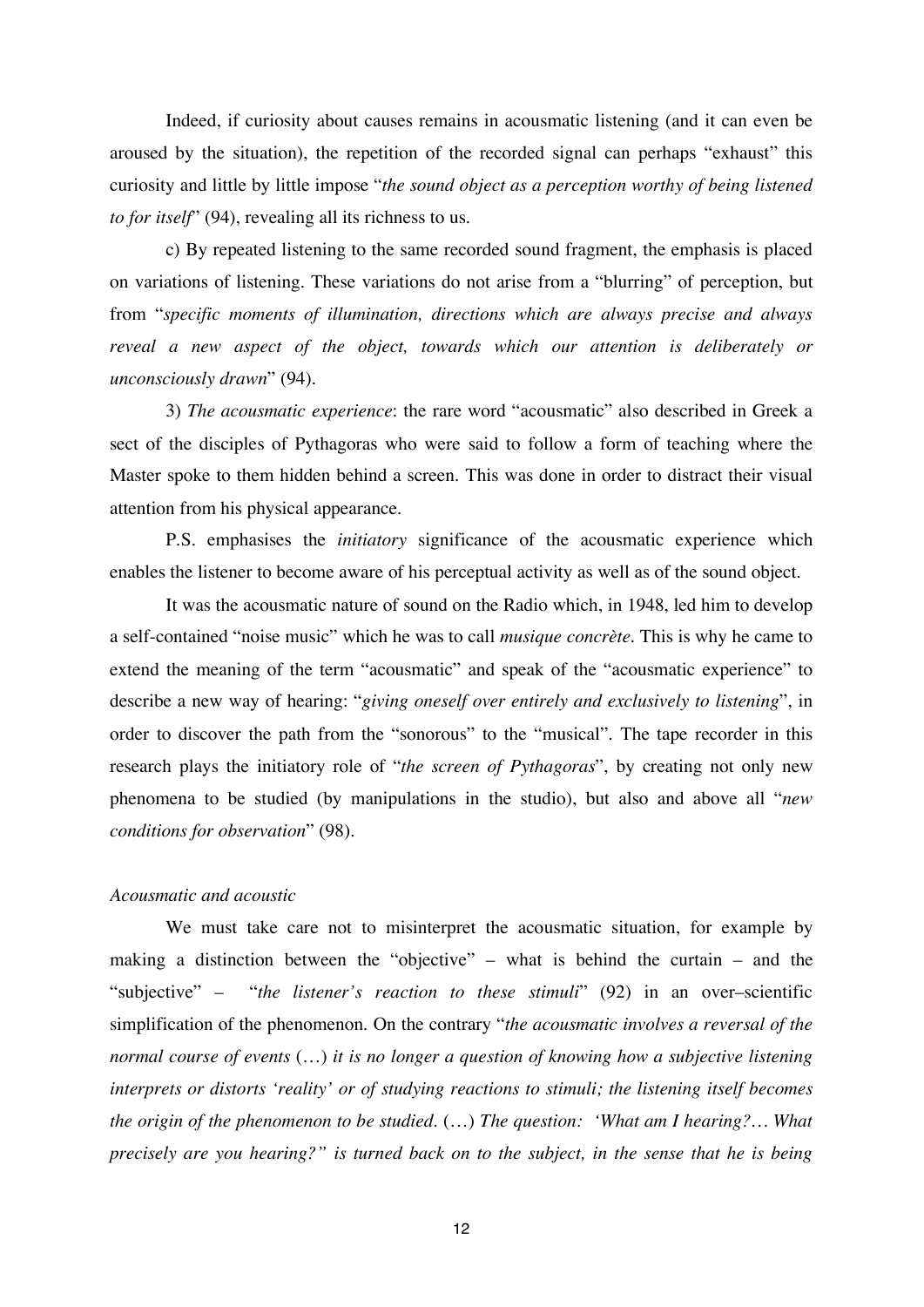*asked to describe, not the external references of the sound he perceives, but his perception itself*." (92).

So Acousmatic and Acoustic are not opposites like objective and subjective. Insofar as it is a procedure (and not just simply a situation) the Acousmatic "*must be unaware of* (…) *measures and experiments which apply only to the physical object, the acoustician's 'signal'. But the fact that the Acousmatic is focused on the subject does not mean that it must give up all claim to its own objectivity* (…). *The problem is how, by comparing subjective experiences, we might find something that several experimenters could agree upon*" (92).

**[20]** This research, guided by the *reintroduction of phenomenology* which inspires every stage of the T.O.M. will lead to a definition of the *sound object* in its "inherent objectivity" based on a new listening mode: *reduced Listening*.

ACOUSMATIC: 90, *91-98*, 150-151, 468.

# **» 2. CLOSED GROOVE / CUT BELL**

 The "closed groove" and the "cut bell" are the two "experiments in interruption" which were at the origins of musique concrète and certain discoveries in experimental theory.

 1) At a time when such music was made on supple discs, the closed groove experiment consisted in closing a recorded fragment in on itself (as is done accidentally by a scratch), thus creating a periodic phenomenon taken, either by chance or deliberately, from any sound continuum and able to be repeated indefinitely. With the arrival of the tape recorder, the tape loop replaced the closed groove by creating an exactly similar effect. Widely used in musique concrète during this period, the closed groove led to an awareness of the sound object and reduced listening: how, indeed, could this sound fragment be described *in itself*, when the "causal" and anecdotal perception was soon over and when it presented itself to the listener as an "object", always identical yet always capable of revealing new characteristics when heard over and over again?

 2) The experiment of the *cut bell* also involved intervening in the progress of a recorded sound: if a fragment of the resonance of a bell was "taken out" after its attack, then, by evening out its dynamic behaviour and repeating this fragment using the technique of the "closed groove", "*a sound like a flute*" (417) could be heard. This experiment led Pierre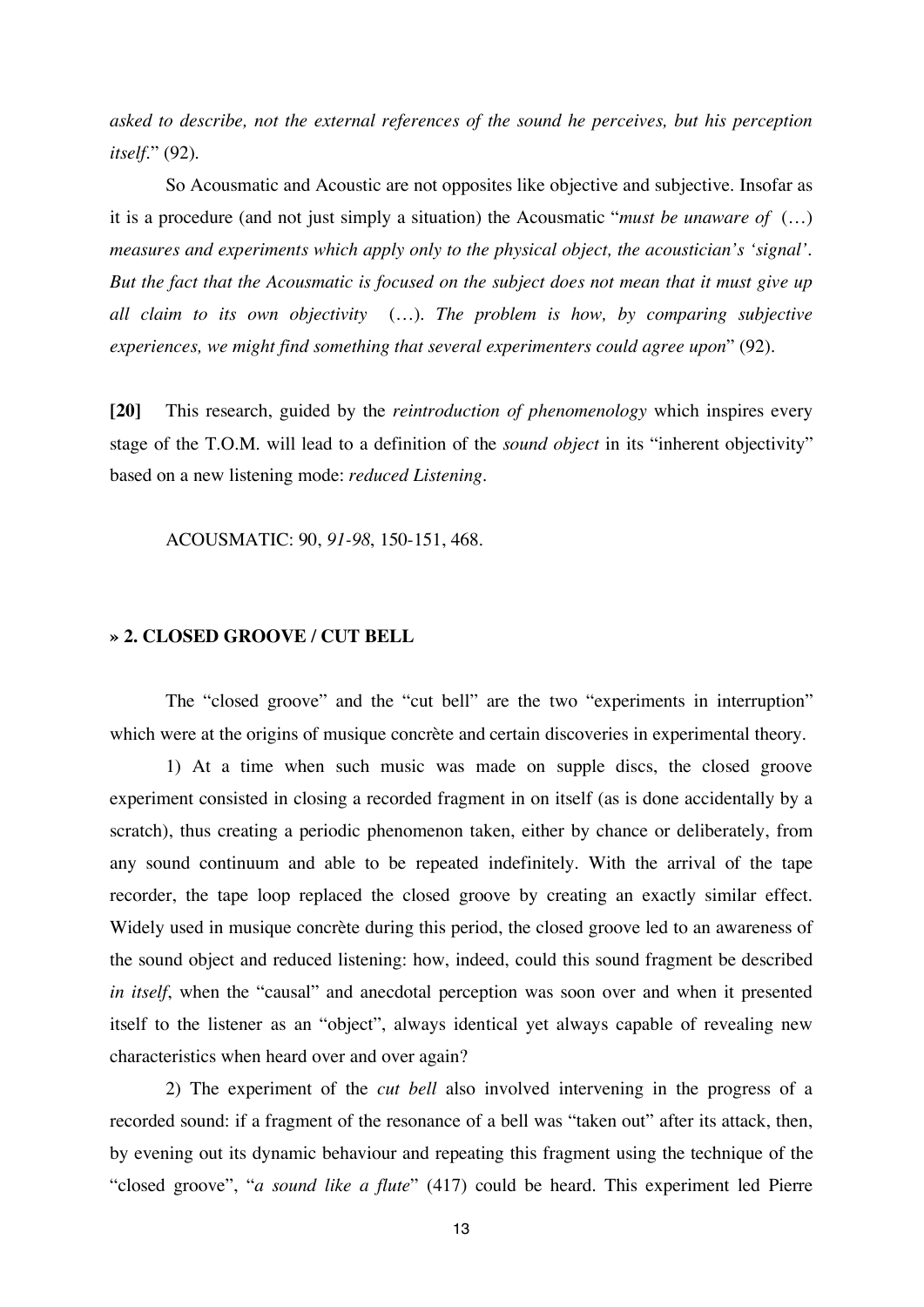Schaeffer to the idea, which he was to verify in subsequent experiments, that the recognition of a timbre was not linked as much as was thought at the time to the presence of a distinctive harmonic spectrum, but also to other characteristics in the *form* of the sound (particularly the attack).

 As an "*experiment in interruption*", isolating a sound from its context, manipulating it, and thus creating a new sound phenomenon which could no longer be traced directly to its cause, the experiment of the *cut bell* together with the *closed groove* encouraged people to practise "reduced listening" and draw out from it the notion of the sound object (391).

 Typologically, the closed groove can be put under the same heading as an *ostinato* (cyclic repetition of a fragment) in its usual sense, whereas the artificial and brief sounds of the cut bell, if they are not repeated in closed grooves, can be classed with *fragments* (see **80** and **81**).

 CUT BELL: 391, 417, 455. CLOSED GROOVE: *23*, 65, 391, 455.

# **[21]** B. *Physical Signal and Sound Object*

Before discussing in detail what a sound object is, we shall begin by saying what it is not:

- It is not a simple "translation" by the ear of a physical signal, as a whole current of musical thought contemporary with the T.O.M.'s research encouraged people to believe. Hence, several pages of the T.O.M. contain a formal critique, backed up by numerous experiments, of this tendency which involves reducing auditory perception to a sort of identical copy of an "objective" physical signal. It points out that there are very variable *correlations* between the physical signal and the perceived sound, which can be characterised by phenomena called *anamorphoses* and which demonstrate that sound cannot be reduced to a linear translation of a stimulus.

- Similarly, if the sound object is associated with a new listening mode which we shall call reduced listening, we should first try to understand the mechanism *of* "ordinary", non-reduced listening modes. For there are several: at least 4. These are the 4 *listening modes* defining 4 *sectors*, 4 ways of considering our relationship to sound. These four sectors recur throughout the *Guide to Sound Objects*.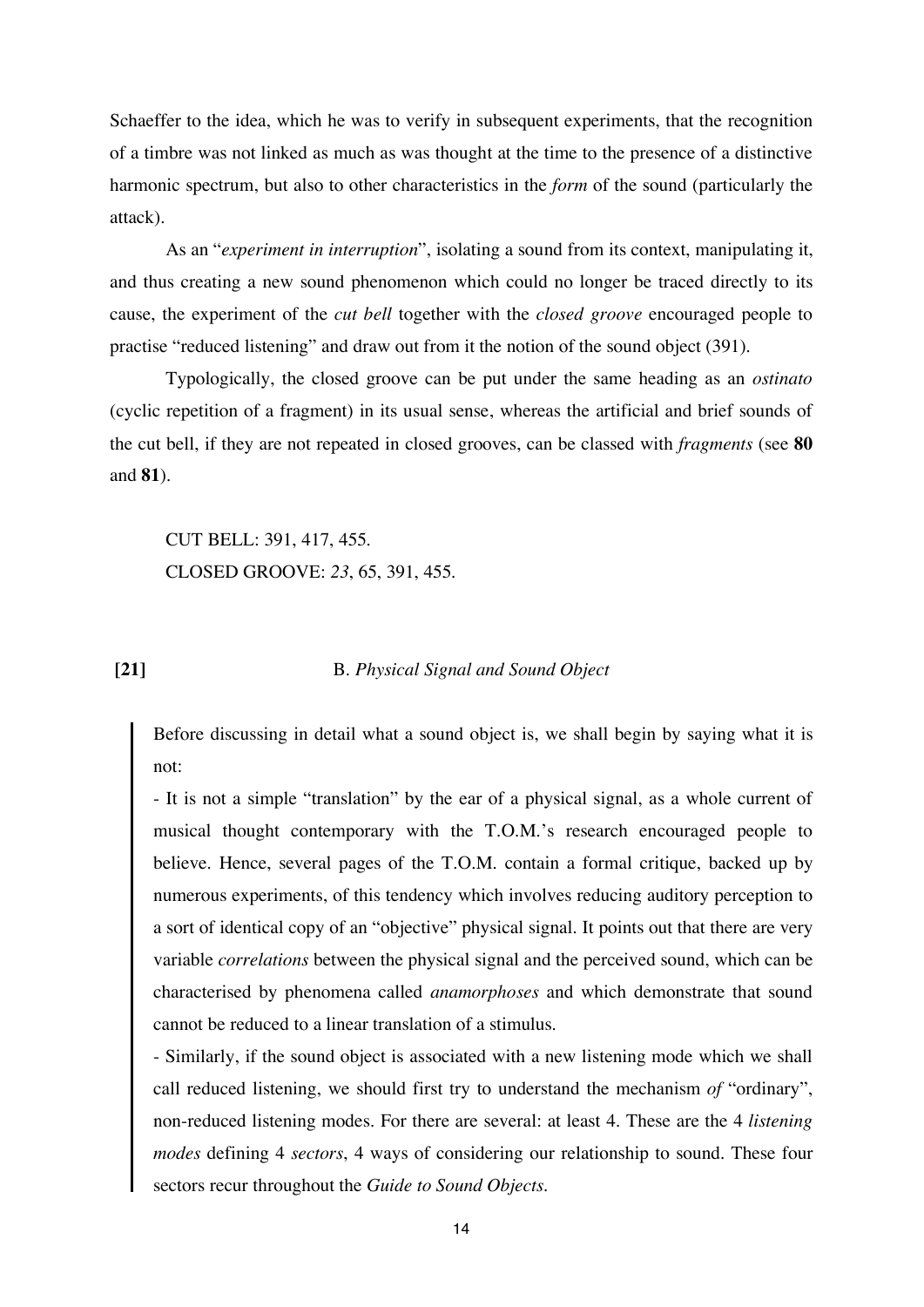## **» 3. PHYSICAL SIGNAL**

 1) We cannot deny that every heard sound is the perception of a vibrating phenomenon occurring in the physical world. But it is impossible to claim to deduce from this, as was often the case during the 50s and the 60s, that perceived musical values are measurable and identifiable from the particular parameters of this physical signal.

 Indeed, it is important to distinguish SOUND as a physical signal and thus measurable by machines, and SOUND as a sound object, which arises from a perceptual, qualitative experience, which can no more be identified by a physical phenomenon than the perception of a colour is by a wavelength.

 2) The "PHYSICAL SIGNAL" is, therefore, sound as an energetic phenomenon acting in the physical world (electric current, mechanical vibration), existing independently of any "listener", but which allows him to hear a "sound object".

 This physical signal can be located and quantified by its particular qualities (frequency, amplitude, chronometric time, etc.) using measuring devices; it can be recorded and reproduced by recording and reproducing equipment which also allows it to be manipulated; and it can also be synthesized electronically with very precise determination of each of the characteristics cited above (frequency, amplitude, etc.).

**[22]** It is true that the CORRELATIONS between the variations of a physical signal and the perceived sound object which corresponds to it are close, but they are not a direct copy. It is the job of "psychoacoustics" to study these correlations from simple physical examples (pure frequencies for example), and particularly all the phenomena of distortion (anamorphoses) which occur when moving from one to the other, as a result of the PHYSIOLOGICAL properties of the ear and the PSYCHOLOGICAL data which intervene in the act of listening.

 The active role of the ear in constructing and defining the characteristics of perceived sound can be demonstrated by showing that in certain cases the ear perceives fundamental notes which do not physically exist but which it supplies from the spectrum of their harmonics.

 Pierre Schaeffer's challenge to "scientific prejudice" (through which sound is equated with the perception of its physical components, giving the practice of music the status of a "science") is based, therefore, on PSYCHOACOUSTIC experiments (reported in book III),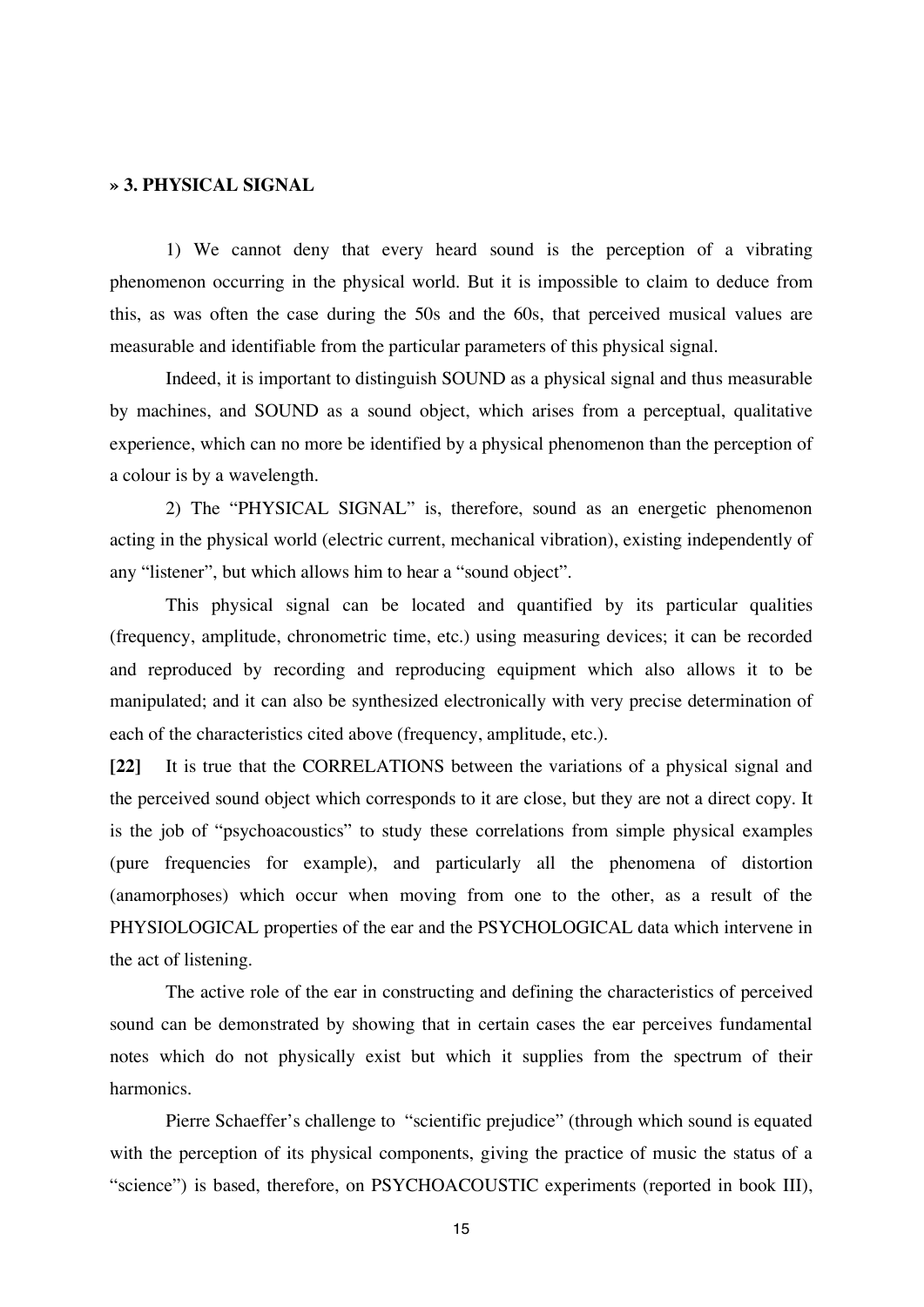but it aims to go beyond the elementary examples studied by ordinary psychoacoustics to attain the status of MUSICAL EXPERIMENTATION.

 The aim of this experimentation, which Schaeffer differentiates from psychoacoustics is "*to establish experimental relationships between the physical signal (sound, defined by acoustic parameters) and the musical object (perceived with the intention of musical listening)*", this research "*is not affected by any preconceived theories based on the findings of psychoacoustics*" (168).

## a) *Difference between physical signal and musical object.*

"*The physical signal… is not sonorous, in the sense of something which is grasped by the ear. It has to do with the physics of elastic environments. It is defined in relation to norms, and its own system of reference"* (269).

In his research into sound, Schaeffer says, "*the acoustician is concerned with two things: the sound object which he listens to, and the signal which he measures. From his erroneous viewpoint, all he has to do is first put down the physical signal, consider what he listens to to be its result, and the sound object as a subjective manifestation… He forgets that IT IS THE SOUND OBJECT ITSELF, WHICH IS GIVEN IN THE PROCESS OF PERCEPTION, THAT DETERMINES THE SIGNAL TO BE STUDIED, and that therefore it cannot possibly be reconstructed from the signal. The proof of this is that there is no principle of physics which would enable him, not only to differentiate, but to have any notion of the three sounds C, E, G, contained (and mixed together) in a few centimetres of tape*" (269).

## b) *Psychoacoustics and experimental music in relation to the physical symbol*.

Whereas psychoacoustics looks for simple examples, such as pure frequencies, in order to study "*the connections between variation in an elementary physical dimension of the object and variation in a sensory value*", the experimental musician, "*has no particular predilection for physically straightforward stimuli. What interests him,… are clearly perceived dominant musical perceptions, which may quite well be caused by sounds which are physically very complex… The musician's ultimate point of reference is the ear*" (170).

 So, in contrast to the psycho-acoustician, the musician does not seek to explain the individual's "black box". He lives "*in an original world which he studies for itself, the world of musical perceptions*"(171).

## **[23]** PHYSICAL SIGNAL: *159-171*, 269.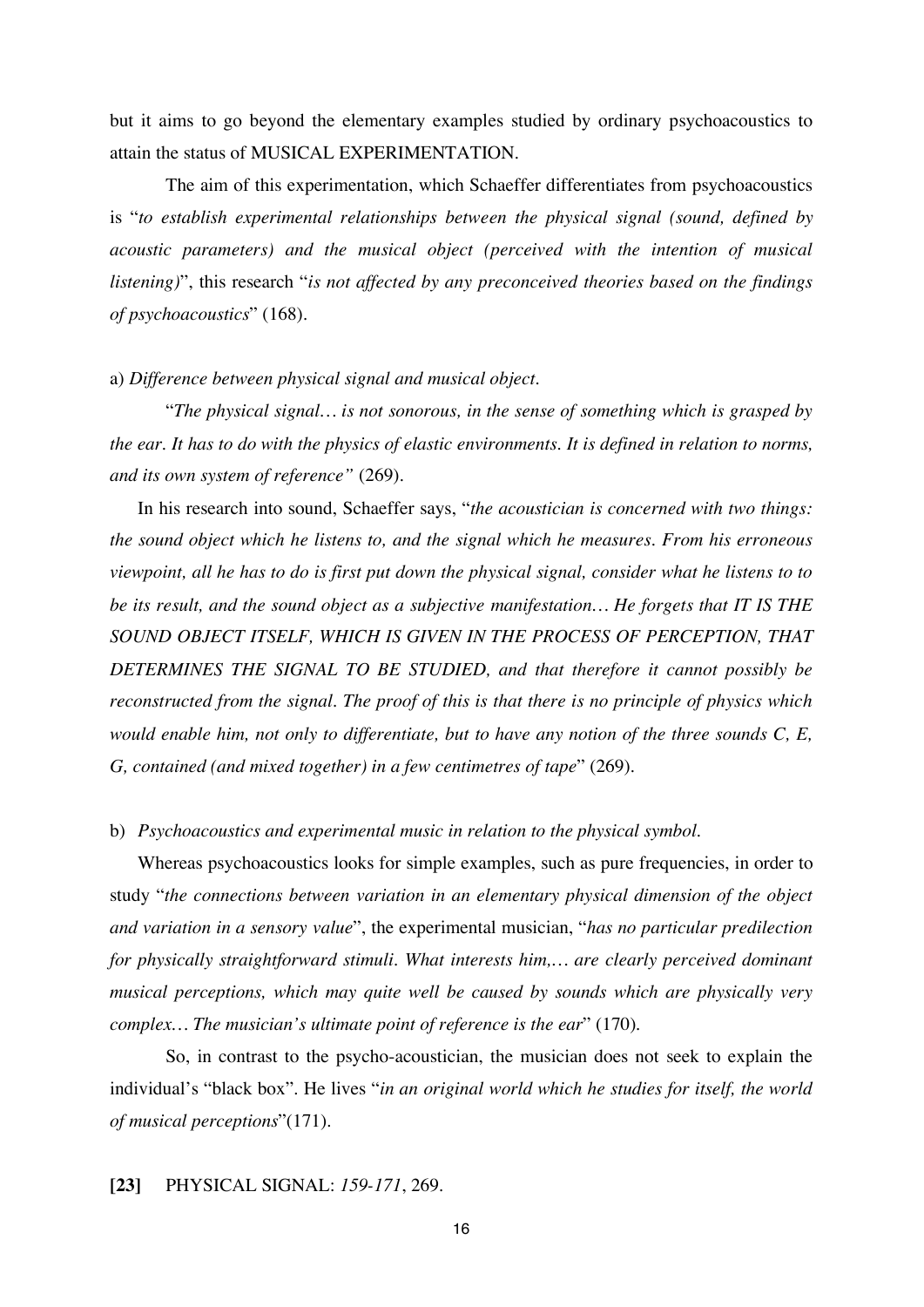## **» 4. CORRELATIONS**

 1) The relation between the physical signal which produces the sound impression, and the perceived sound itself, is called the *correlation*. The term correlation signifies that there is no regular and automatic similarity between one and the other, but that perception intervenes with its own character and specific laws and is not content passively to "imprint" the variations of a physical "stimulus".

 The study of these correlations therefore consists in examining a certain number of those examples where perception apparently contradicts or problematizes the measurements indicated by the physical signal: not because it is "blurred" or "deceptive", but because it possesses its own inherent objectivity which cannot be reduced to the world of physical phenomena.

 The author notes that until now the study of these correlations has been neglected, particularly by those who wanted to base a musical technique on acoustic laws, and who therefore postulated that music and acoustics were consistent with each other.

 2) More generally we intend to study the "*reasonable and reasoned correlations*" between *acoustics* and *music* by defining the "objects and methods" specific to each domain. While acknowledging the closeness of their relationship, the author believes it is time to define their true nature.

## *Examples of correlations between physical signal and sound object*

Book III of the TRAITÉ examines, with supporting experiments, some examples of correlations between parameters that belong to the physical signal and properties of the perceived sound object.

For example:

a) *The correlation between spectrum and pitch*, where it appears that the concept of perceived pitch, "*far from being apparent, and connected, as people say, to the frequency of the fundamental, is a complex, plural concept*" (188) *and "the apparent bulk or mass of a sound, or its precise position in pitch do not exactly correspond to the physical bulk of the spectrum or the position of a fundamental*."(192).

Experiments on the *thresholds* of pitch *differentiation* demonstrate the importance of familiarisation and context in the perception of very small variations (Francès' experiment on harmonic vectors, cf. his book, *la Perception de la Musique*, p. 67ff.).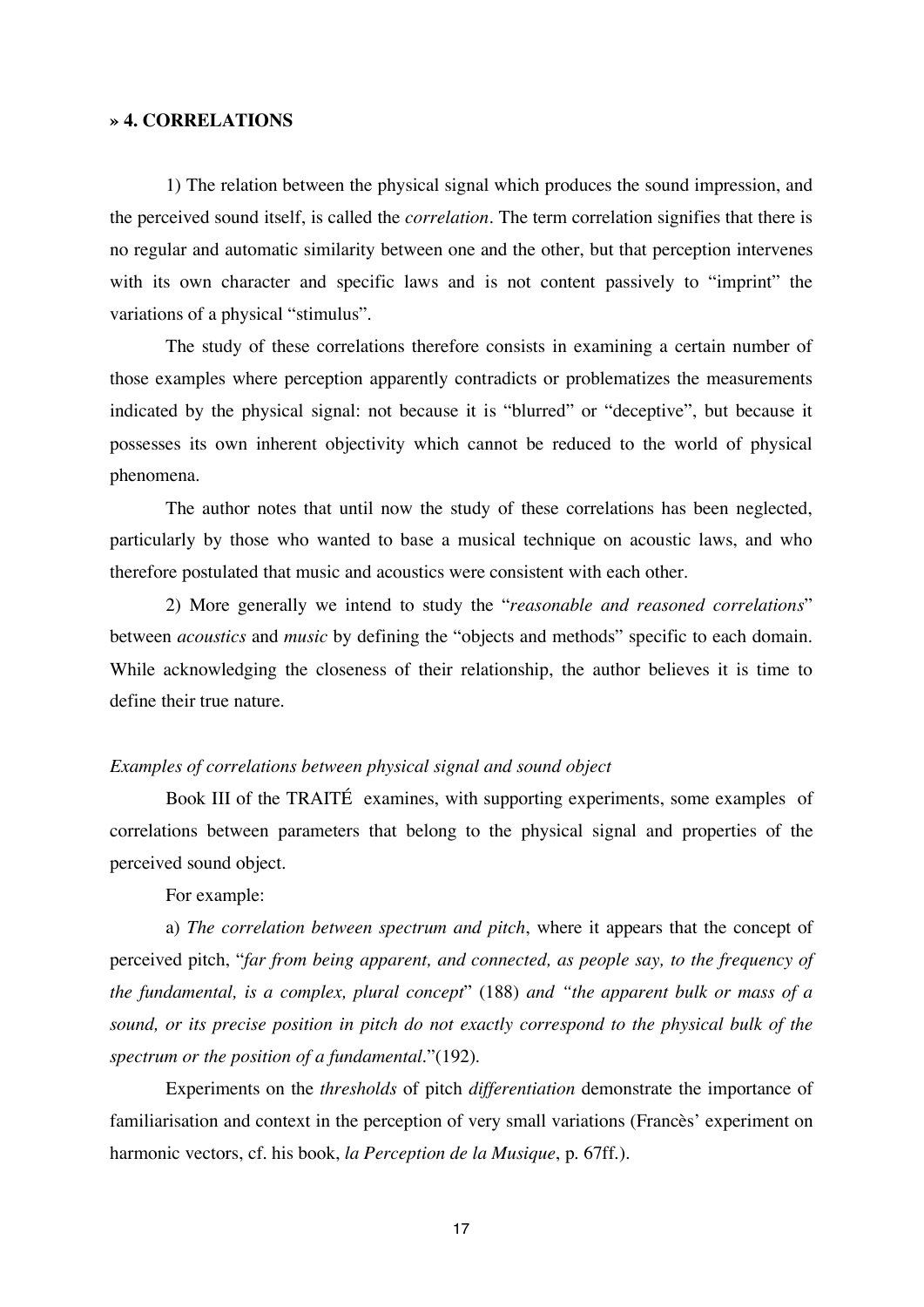b) *Experiments on thresholds and transitionals*: the minimum time-thresholds of the ear for recognising pitches, articulations and timbres play an important part in the perception of the physical characteristics of sound.

c) *Experiments in* "*anamorphoses of dynamics and timbres*" (see ANAMORPHOSES): these experiments establish the importance of the dynamic development of sound, throughout its duration, to the perception of its attack and timbre.

 d) *Experiments on time and duration*: these lead us to posit that perceived musical duration is a function of the density of information (time-duration anamorphosis).

**[24]** All these experiments, which demonstrate the discrepancy between the physical and the perceived, are a preliminary to research into a new experimental theory of perceived sound, which would define its own objective criteria instead of borrowing a semblance of objectivity from other disciplines.

CORRELATIONS: 58, 128, *144-147*, *157-258* (Book III), 267, 275.

# **» 5. ANAMORPHOSIS**

 1) A particular example of the correlation between physical signal and sound object characterised by "certain irregularities" which are noticeable in the transition from physical vibration to perceived sound "*suggesting a psychological distortion of physical 'reality', and which demonstrates that perception cannot be reduced to physical measurement*" (216).

 Anamorphoses which appear whilst perceiving sounds involve, amongst others, the dimension of time: these are called *temporal anamorphoses*.

 For example, the attack of a sound is associated by the listener with the beginning of the sound, whereas splicing experiments show that this perception of attack is a synthesis made subsequently by the ear of the sound's energy profile over its entire duration, and in a very variable manner depending on its specific dynamic and harmonic profile.

 In other words, a phenomenon which is physically spread over the complete duration of a sound, i.e. its dynamic development, will be perceived as a specific quality of attack. This dynamic development turns out to be important in characterising the *timbre* of the sound object, which cannot then be reduced to a characteristic harmonic spectrum.

 In the same way, experiments on time and duration lead to the contention that musical duration as heard is not the same as "objective" duration. Even when the "chronometric"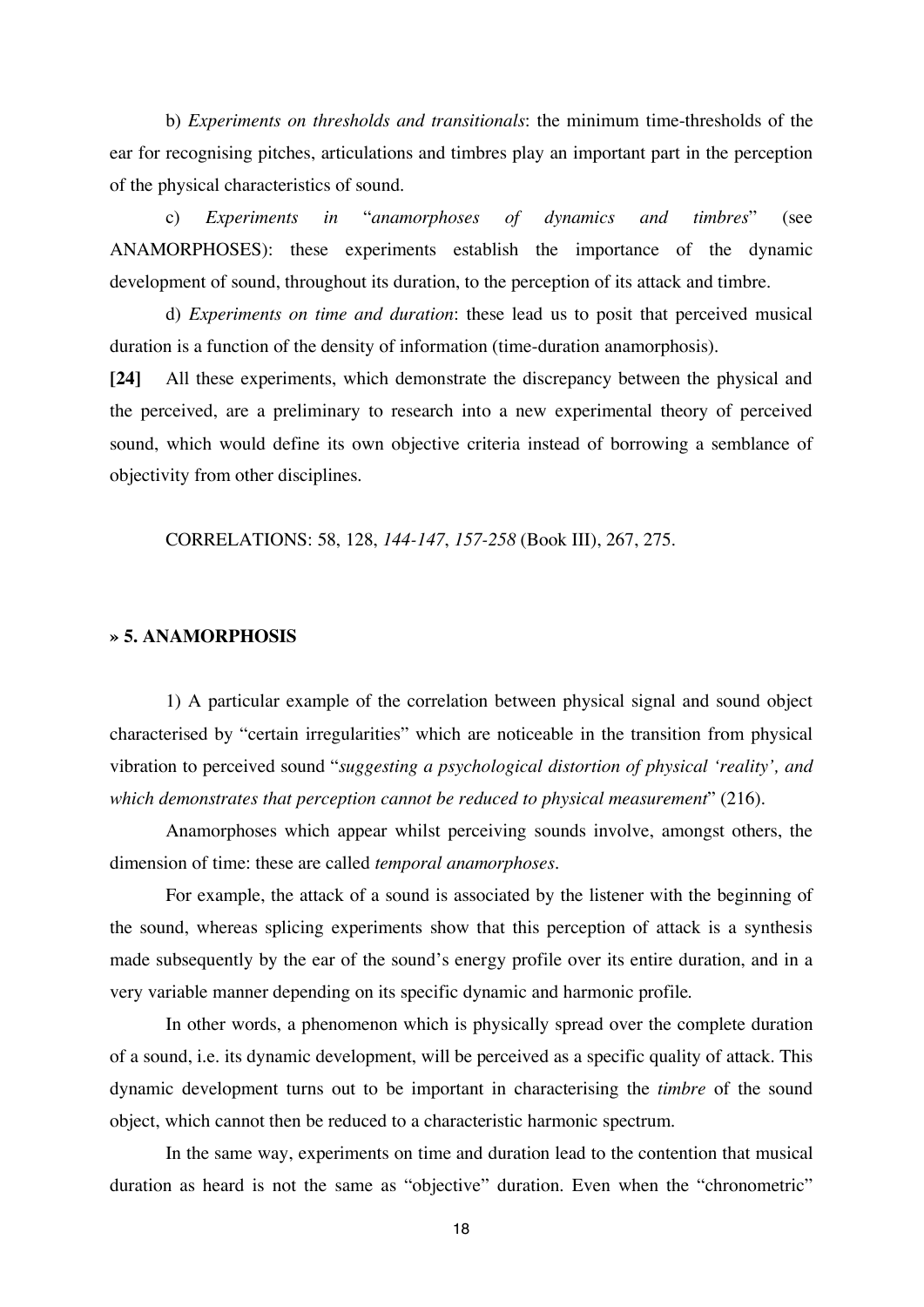duration is the same, a sound which is rich in information will be perceived as longer than a sound which is "poorer" and more predictable. (TIME-DURATION ANAMORPHOSIS, 248).

 Thus, a reversed piano sound will appear longer than the original because the reversed version is more unusual and engages the ear more actively.

 2) In a secondary sense, derived from the first, the term anamorphosis is used in the study of the theory of variations (see **30**) to indicate the most rapid and the densest of the three speeds of variation that can be heard. The two other degrees of speed and density are called *progress* (slow speed and density of variation) and *profile* (medium speed and density of variation).

 ANAMORPHOSIS: 216-231, 232-243, 248, 251, 253, 255, 563 (in its second meaning of sounds with rapid variation, see p.567, 568, 572).

 **[25]** C. *The circuits of "ordinary" listening*

## **» 6. THE FOUR LISTENING MODES**

 1) There are *four modes of listening* (Listening [Écouter], Perceiving [Ouïr], Hearing [Entendre], Comprehending [Comprendre]) which can be arranged in a four quadrant table, with four *sectors* numbered from one to four. These four sectors, defined in such a way, clearly located and each given a code number, will help us to understand not only musical research and the functioning of traditional music, but also the relationship between music and language and the physical signal and the musical object. In effect, they arise from the intersection of two pairs which are encountered universally in every perceptual activity: the pair Abstract/Concrete and the pair Objective/Subjective (the meeting of the *object of perception* and *the activity of the perceiving consciousness*). The T.O.M therefore contains a certain number of tables focusing on various questions which, in their layout, stem from this initial matrix-table of the four listening modes:

 4. COMPREHENDING [COMPRENDRE] 1. LISTENING [ÉCOUTER] 3. HEARING [ENTENDRE] 2. PERCEIVING [OUÏR]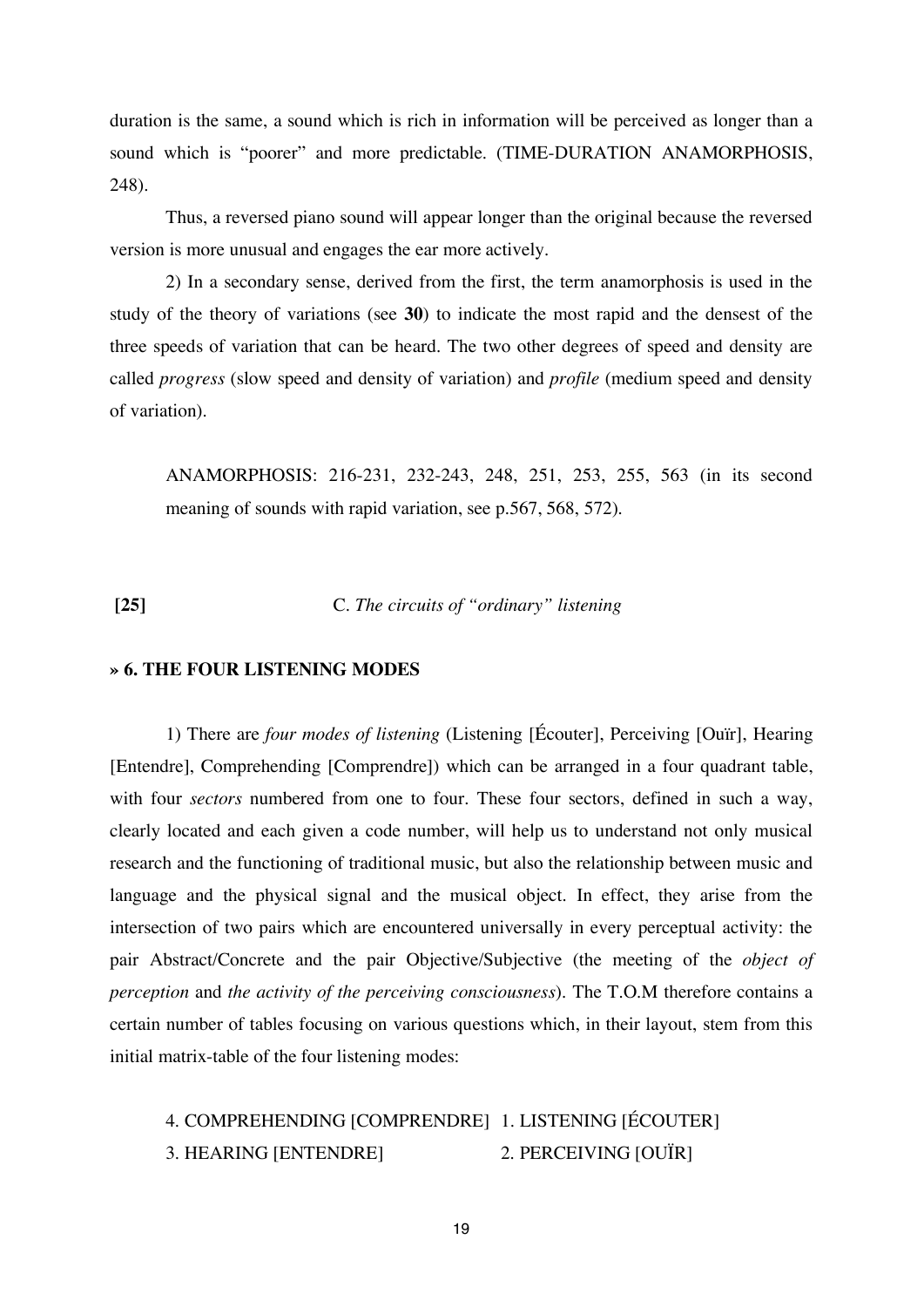The clockwise numbering will soon become familiar: it indicates not a chronological sequence but a "circuit", where perception moves in every direction and where the four sectors are most often involved simultaneously, interacting with each other.

 But what are these four listening modes? What do these four everyday verbs mean in the language of the T.O.M.? Listening, Perceiving, Hearing, Comprehending.

 In sector 1 - *Listening*, means listening to someone, to something; and through the intermediary of sound, aiming to identify the source, the event, the cause, it means treating the sound as a *sign* of this source, this event (Concrete/Objective).

 In sector 2 - *Perceiving*, means perceiving by ear, being struck by sounds, the crudest, most elementary level of perception; so we "hear", passively, lots of things which we are not trying to listen to or understand (Concrete/Subjective).

 In sector 3 - *Hearing*, here, according to its etymology, means showing an intention to listen, choosing from what we perceive what particularly interests us, in order to make a "description" of it (Abstract/Subjective).

 In sector 4 - *Comprehending*, means grasping a *meaning*, values, by treating the sound as a sign, referring to this meaning through a language, a code (semantic listening; Abstract/Objective).

**[26]** These four modes can be summed up more or less in this sentence: "*I perceived (ouïr) what you said despite myself, although I did not listen (écouter) at the door, but I didn't comprehend (comprendre) what I heard (entendre).*"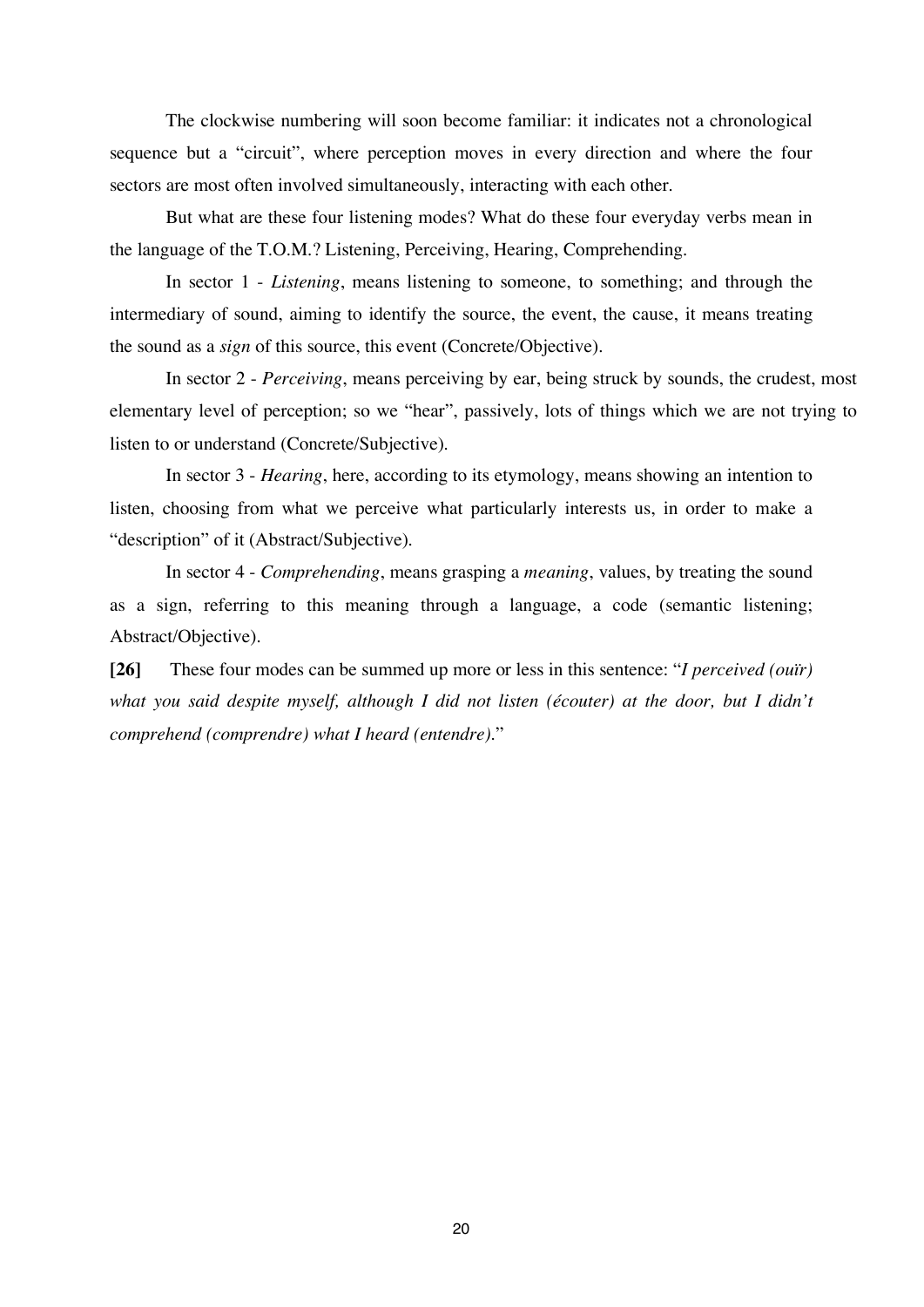because the object is stripped down to qualities which describe because the causal references (1) perception  $(3)$  or constitute a and the raw sound data  $(2)$ language, express a meaning (4). are an inexhaustible concrete given.

# (3) & (4) (1) & (2) ABSTRACT CONCRETE

| (4) COMPREHENDING              | (1) LISTENING                | (1) & (4)         |
|--------------------------------|------------------------------|-------------------|
|                                |                              | <b>OBJECTIVE</b>  |
| A meaning conveyed by SIGNS.   | Events, causes, of which the | because we turn   |
|                                | sound is an INDEX.           | towards the       |
|                                |                              | object of         |
|                                |                              | perception.       |
|                                |                              |                   |
| $(3)$ HEARING                  | (2) PERCEIVING               | (2) & (3)         |
| selected sound object by means | raw sound objects            | <b>SUBJECTIVE</b> |
| of selective perception.       | by means of raw perception.  | because we turn   |
|                                |                              |                   |

 towards the activity of the perceiving subject.

(after the *Table of Listening Functions*, 116, see *Appendix*)

a) *The circuit of the four listening modes.* 

First, the four listening modes involve two sets of comparisons:

- vertically, between abstract and concrete;
- horizontally, between objective and subjective.

The bottom half (2 and 3) concentrates on the person who is perceiving, the top half (4 and 1), on his objects of perception.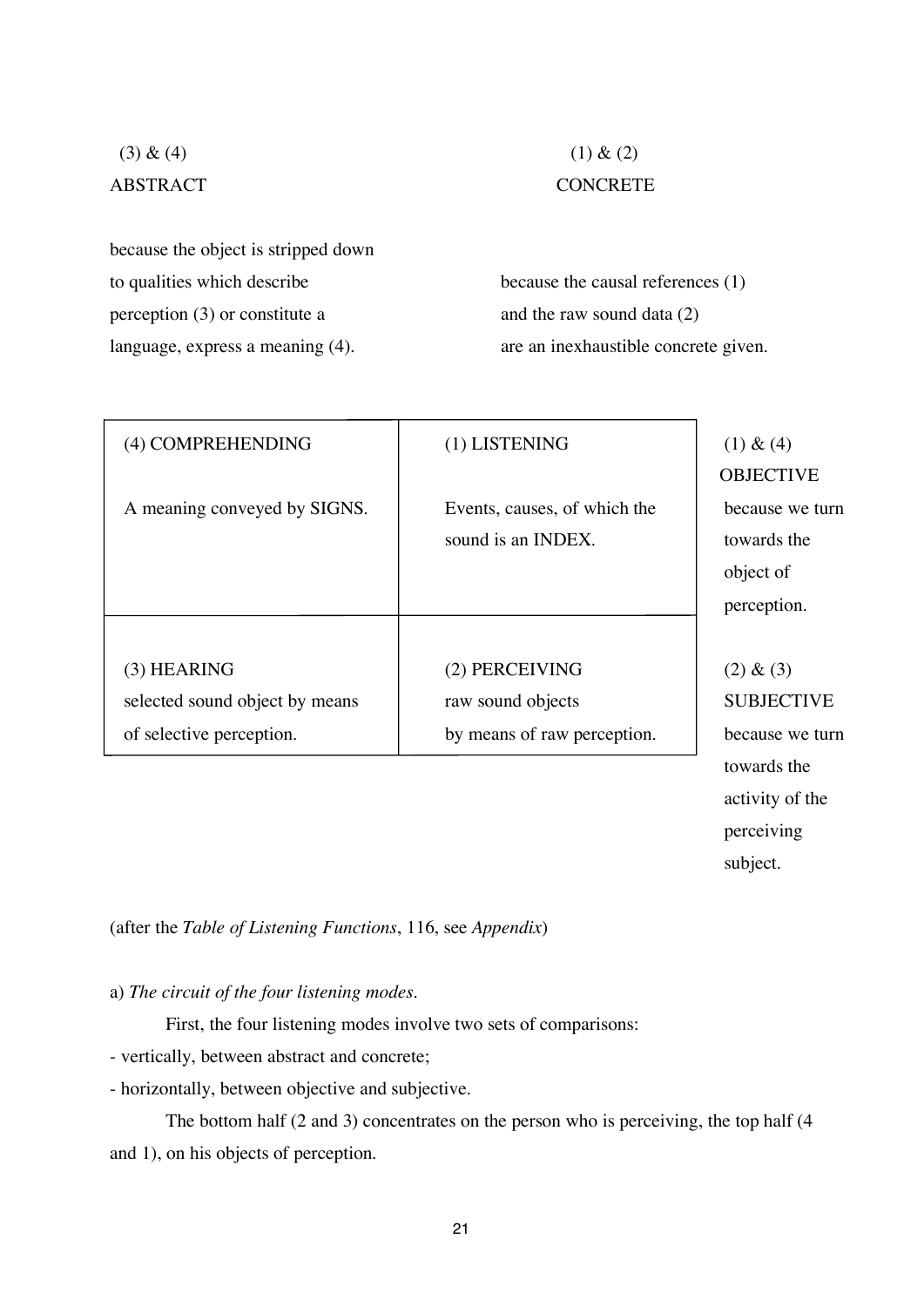- On the left (4 and 3), we have the two abstract sectors: the process of listening, (below), with HEARING, which involves the selection of certain qualities of sound, turns (above) with COMPREHENDING, towards the comprehension of a meaning through abstract values, a code, etc.

- On the right (1 and 2) we have the two concrete sectors: listening (below), with PERCEPTION, a "raw perception" of sound, turns (above), with LISTENING, towards the recognition of the real-world source of the sound and its agent, through the indications given by the sound.

 "*Whether we're talking about subjective listening, or values and knowledge emerging collectively, the whole idea in 3 and 4 is to strip down, and consists in retaining from the object only qualities which will allow it to be related to others, or to be referred to meaningful systems. On the contrary, in 1 and 2, whether we're talking about every potential for perception in the sound object, or every causal reference in the event, listening turns towards a given in the real world, inexhaustible as such, even though specific*" (119)

**[27]** These two sets of comparisons, between Objective and Subjective, Abstract and Concrete can, according to the author, be found in all human activity:

"*In every act of listening* (…) *on the one hand there is the encounter between a person receptive within certain limits and an* objective reality; *and on the other hand*, abstract valuejudgements, *logical ways of describing, detach themselves from what is given in the realworld, which tends to organise itself around these, but without ever being reduced to them*" (119).

 Every listener can "specialise" in one "*of the four poles which arise from this twofold tension*" (119), but always in relation to the 3 others:

"*No specialist can in fact dispense with "going round" the whole cycle of quadrants several times, because no-one can escape from his own subjectivity when dealing with a supposedly [abstract] objective meaning or [concrete] event, or from the [abstract] logical deciphering of a [concrete] event inexplicable in itself, and hence from the uncertainties and the progressive learning process of perception*"(119-120).

b) *A "dangerous intersection": another compartment for the abstract.*

 So, until page 308 inclusive of the T.O.M., the various tables in 4 sectors which Pierre Schaeffer develops from the initial 4 listening modes table (113) for his own reflection, are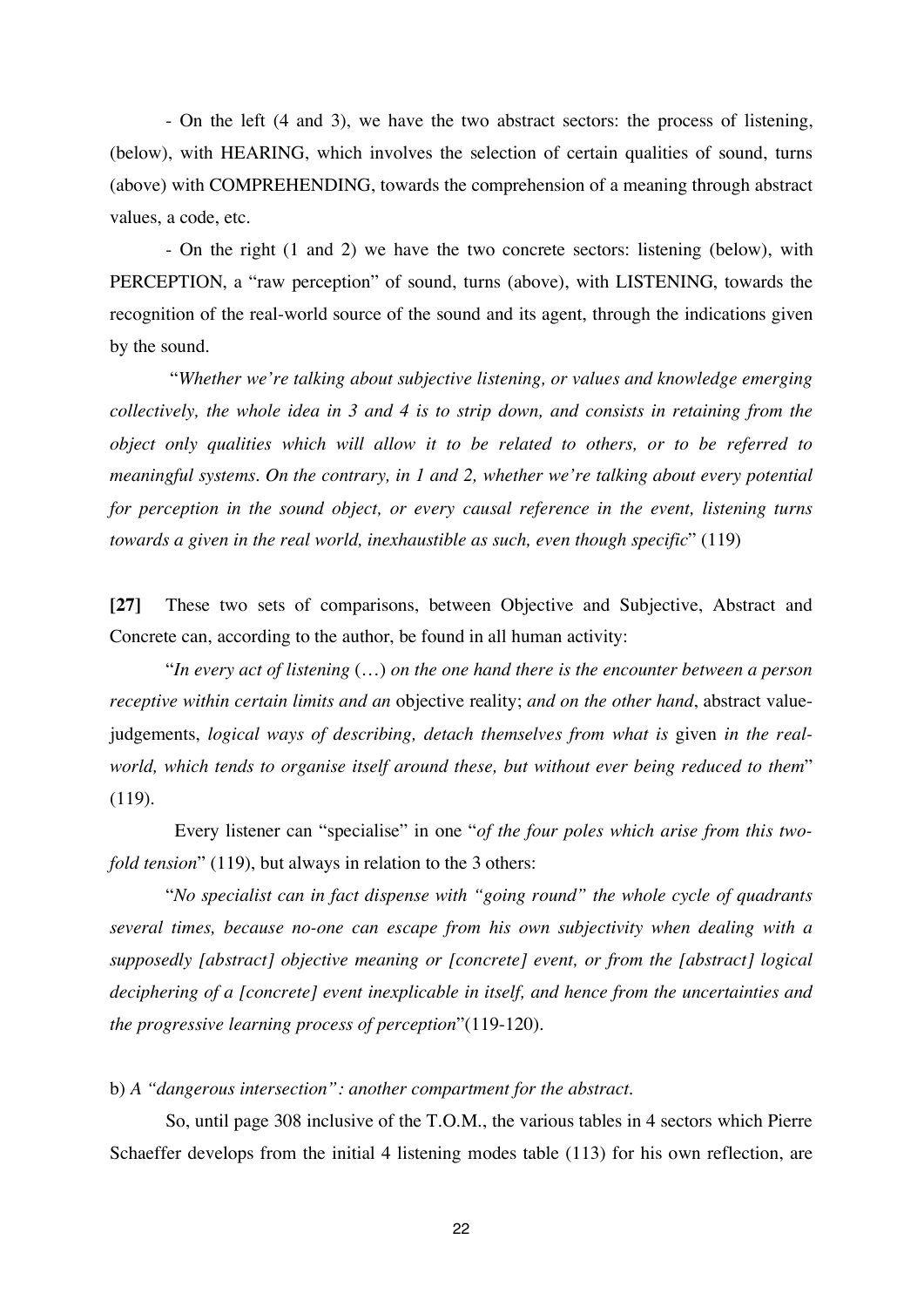divided into a *concrete* side on the right (1 and 2) and an *abstract* side on the left (3 and 4). They are respectively:

• *The table of listening functions* (116) which summarises the characteristics of the 4 listening modes (this diagram is "visually represented" on the cover of the work in 4 pictures illustrating each mode);

• the diagram in two parts showing the *correlation between the physical and musical object* (fig.1, 144) for the physicist and musician;

• the two diagrams with their variants showing the listening mode *omitted in language* (307 and 308), comparing *language* with music;

*The final summary of listening intentions* (fig. 2, 154) does not follow the arrangement into 4 sectors, but can be found in a y-shape with a concrete side on the right (listening to sound as an *indication* of an event) and an abstract side on the left (listening to sound as the carrier of a *meaning*) (see BIFINTEC)

At one stage, where the "experimental system" is introduced, this dividing line is put into question. Sector 1, the causal reference to source (*listening* to an instrument) is relocated on the abstract side. For example, reference to an instrument (such as the violin) on a traditional score shows a certain level of abstraction despite appearances.

"*Thus, the term* violin *in the indication* "*a* G *on the violin*" *is no less abstract than the value of the symbol* G. *Leaving aside everything else, what has been retained is what could be common to all possible violins*" (317).

After this new interpretation of sector 1 as showing not only a concrete reference to a particular source (*violins*) but also a more general reference to the fact that *a* characteristic type of instrument (*the* violin, with its generic timbre), or even a *genre* of characteristic sources is an abstraction, only sector 2 (raw "hearing") of the rest of the 4-sector diagrams in the T.O.M. remains truly concrete.

This is true of the following diagrams, in order:

- *Comparative table of materials for language and music* (314).
- *Summary of Musicality-Sonority (Traditional System)* (fig. 20, 320);
- *Sonority and Musicality of the instrumental fields* (fig. 21, 324);
- *Comparison between the code of conventional languages and the repertoire of noises* (fig. 22, 338);
- **[28]** *Traditional musical system* (fig. 23, 367);
- finally, and most importantly, the *Programme of Musical Research* (fig. 24, 369) known as PROGREMU (see *Appendix*).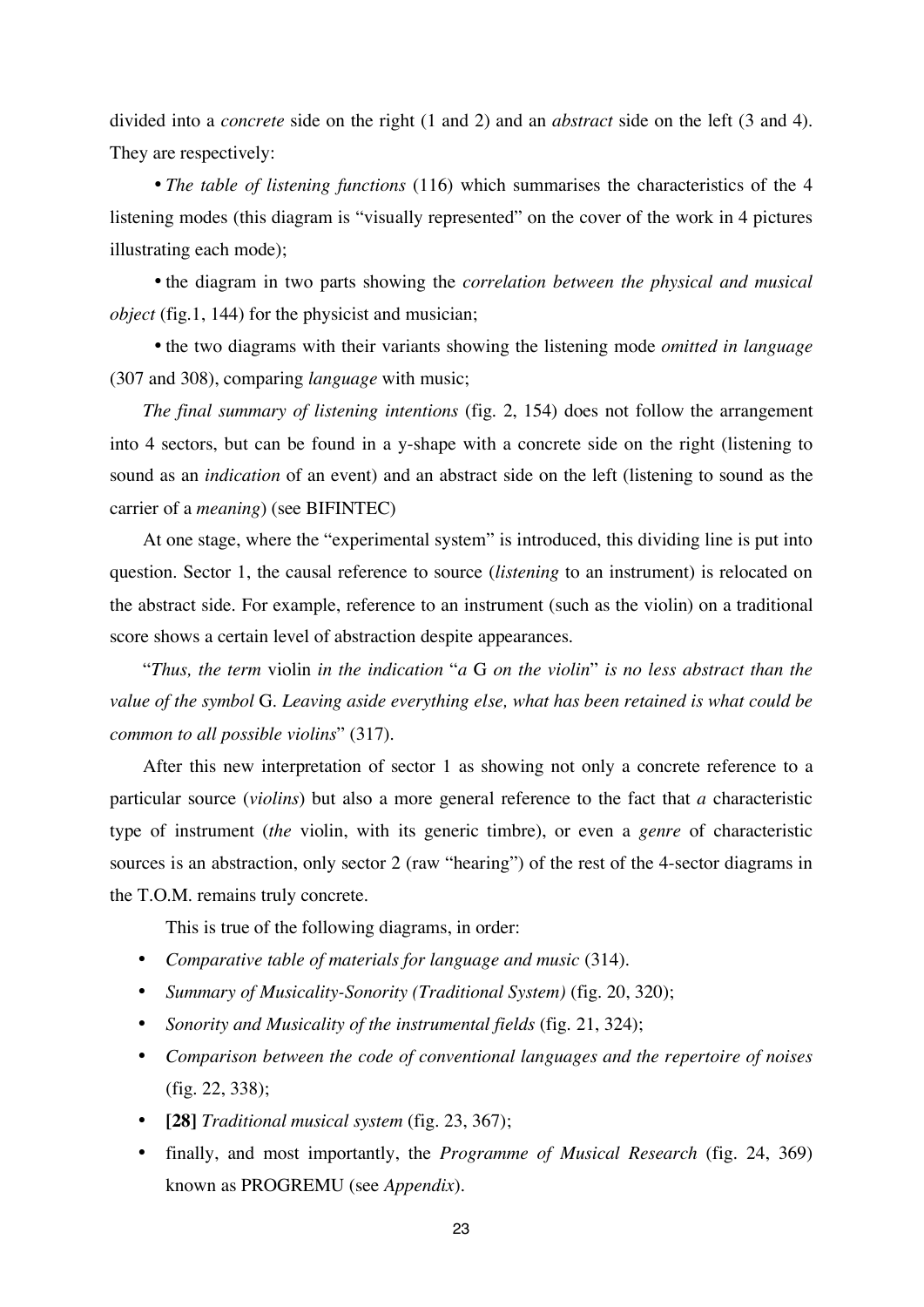In the latter, sector 2 (*Typology*) which is still concrete, is precisely the sector on which the 4-stage programme for the reclamation and synthesis of the musical is based.

These typographical considerations may seem otiose, but the T.O.M. continually shows the importance which the author gives to the *spatial arrangement* of the (usually dual) ideas he is dealing with, in *tables* which in most cases arise from the principle of 4 sectors, which is itself based on the intersection of 2 opposites. Without their relationships, their interdependences and their polarities ("visually" represented and created within a twodimensional "conceptual space" in this great number of diagrams), the ideas in the T.O.M. have neither meaning nor function. So it is no surprise that Pierre Schaeffer takes two pages in the T.O.M. (316-317) to justify his reorganisation of the initial placing of the pair Abstract/Concrete within the 4 original sectors, and that he points out that the critical moment when concepts must be expressed in spatial terms is a "dangerous intersection" (§18, 2, p. 316).

- c) *Summary of the diagrams in the T.O.M. based on the 4 sectors*.
	- 1. *Table of listening functions* (116); this is the diagram on which the cover of the T.O.M. is based.
	- 2. *Correlation between the physical and musical object* (144): here each has its diagram, there is one for the physicist, one for the musician.
	- 3. *Final Summary of listening Intentions* (154, BIFINTEC). This diagram is not divided into 4 sectors, but is a new layout of the first diagram on p.116.
	- 4. *Comparison of Language and Music* (307 and 308). Here, in the same way, language and music are compared in 4 sectors one after the other; there are two variants of the diagram.
	- 5. *Comparative Diagram of materials for language and music* (314).
	- 6. (Untitled) diagram illustrating the eventual "intersection" of the 4 sectors: instead of objective-subjective crossing over abstract-concrete we have meaning-event crossing over general-particular (317).
	- 7. *Summary of musicality-sonority (traditional system)* (320): musicality is "above" (sectors 1 and 4); sonority is "below" (sectors 2 and 3).
	- 8. *Sonority and Musicality of instrumental fields* (324). This diagram is shaped like a sort of kite with its four corners held out by the 4 sectors.
	- 9. *The code of languages and the repertoire of noises* (338).
	- 10. *The traditional musical system* (367). This diagram shows a new dualism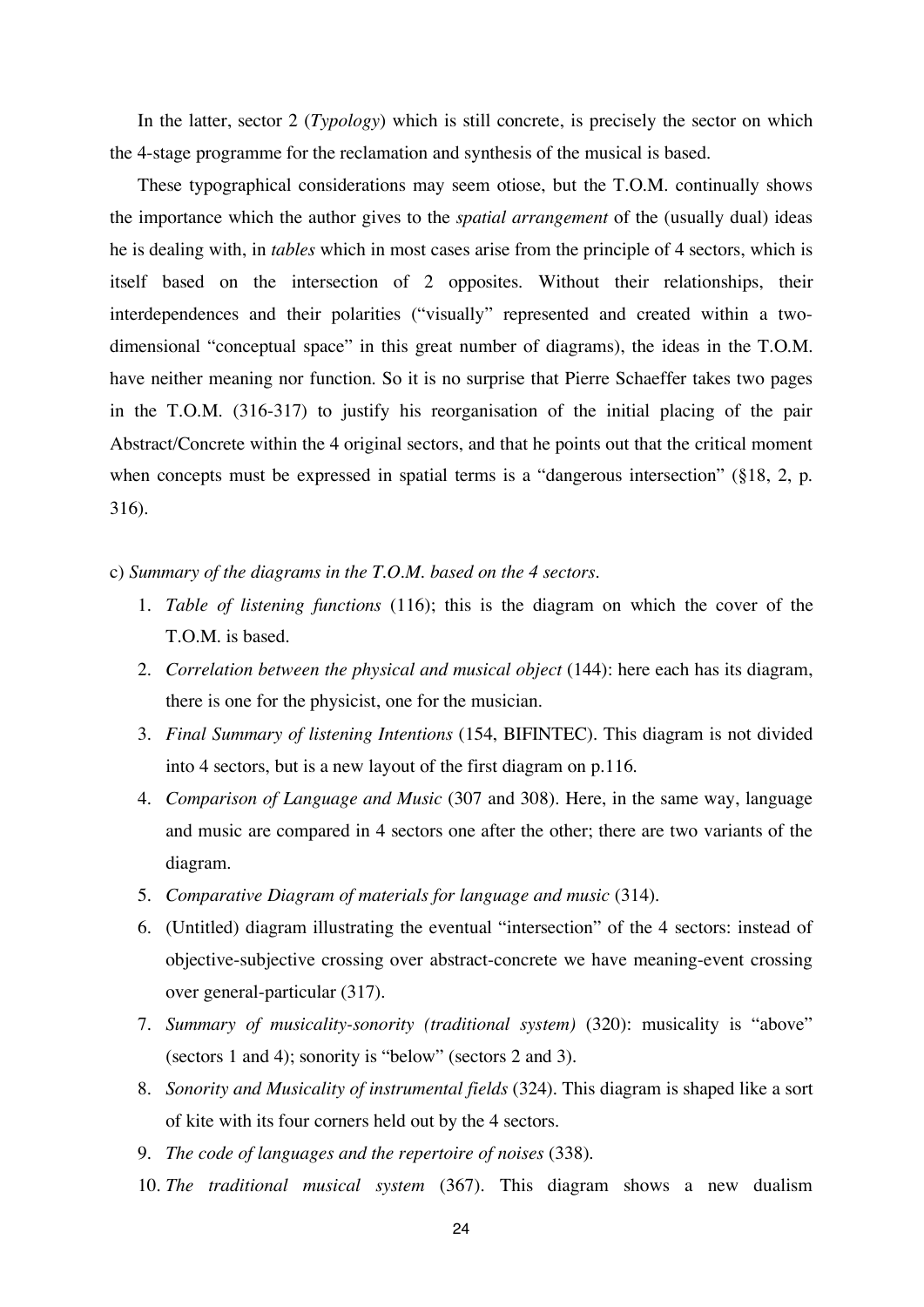*Identification* (sectors I and IV) and *Description* (sectors II and III) (see **23**).

- 11. *Programme of Musical Research* (369, PROGREMU). This is the richest and most complex, as in effect it contains two interlaced diagrams, one on the "traditional system" (boxes I and IV in Roman numerals), the other on the "experimental system" (boxes 1 to 4 in Arabic numerals, where the four main stages of the Music Theory can be found: Typology, Morphology, Analysis, Synthesis).
- 12. (Untitled) *The "four musics"* (638) see *Polyphony/Polymorphy* (**31**).

 FOUR LISTENING MODES (THE): *112-120*, 121, 125, 142, 144, 154, 307, 308, 314, 317, 320, 338, 363, 367, 369, 497, 498, 499, 501, 615.

## **[29] » 7. ORDINARY/SPECIALIST (LISTENING MODES)**

1) One of the two pairs of listening modes, together with the pair natural/cultural.

*Ordinary listening* goes immediately to the *causality* of the sound, its origins, as well as its meaning (sectors 1 & 4, LISTENING and COMPREHENDING) but does not reflect very much on itself (sectors 2 & 3 PERCEIVING and HEARING) or on how it functions.

*Specialist listening* concentrates on a particular manner of listening. For example, the sound of galloping: ordinary listening hears it as the galloping of horses, but different specialised listenings hear it differently; the acoustician seeks to determine the nature of the physical signal, the Native American Indian hears "the *possible danger of an approaching enemy*", and the musician hears *rhythmic groupings*.

We must, however, beware of thinking that ordinary listening is more "subjective" and specialist listening is more "objective"; the opposite could equally be argued.

 2) Each listening mode has its own limits: ordinary listening gives an imprecise "automatic response" about its subject. Specialist listening shuts itself off from certain meanings, certain potentialities, or else it tries to bring everything into its own domain: for example, "physicist's" listening, which ignores all the perceptions which it cannot reduce to its field, without seeing that "*every specialised auditory activity establishes a domain of objective practices which are entirely original*"(127).

ORDINARY/SPECIALIST: *121-122*, 123-126, 127, 128, 152-154, 337.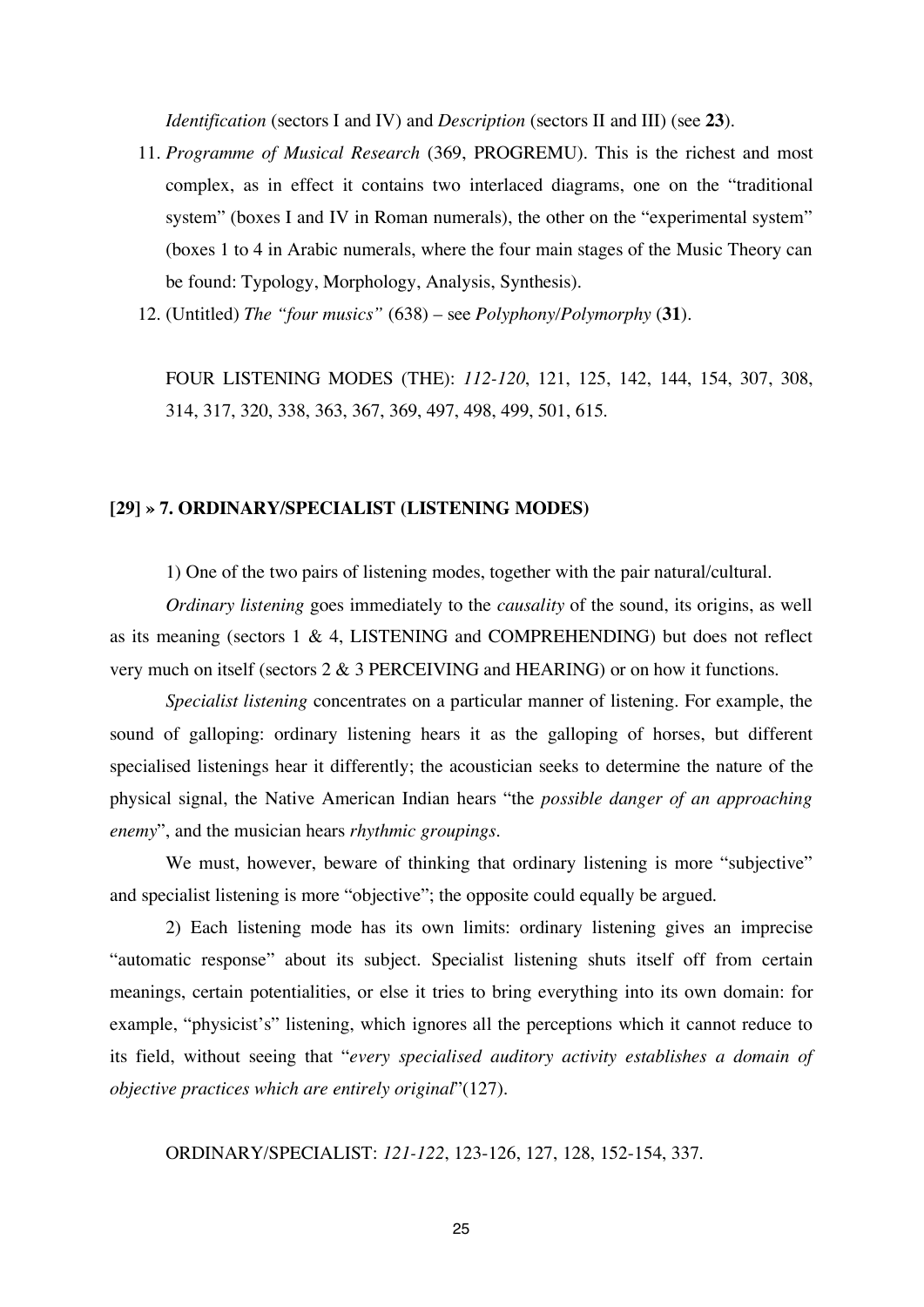## **» 8. NATURAL/CULTURAL (LISTENING MODES)**

*Natural listening* is the "*main and primitive tendency to use sound for information about the event*" (120) and is expressed in the question: "What is it? Who is it? What's happening?" It corresponds, therefore, to sector 1 (LISTENING).

*Cultural listening* "*turns away (…) (without ceasing to hear it) from the sound event and the circumstances which it reveals about its source and uses it as a means to comprehend a message, a meaning, values*" (sector 4, COMPREHENDING) (121).

 The two pairs of listening modes, ordinary/specialist, natural/cultural, are interlocked, in competition or association: these notions clarify how listening and its circuits operate and thus bring out the originality of *reduced listening* in comparison.

NATURAL/CULTURAL (LISTENING MODES): *120-121*, 152, 153, 271, 337, 345.

## **[30]** D. *Reduced Listening*

With the concepts of *reduced listening* and *sound object* the author aims to reinstate phenomenological concepts about music which, when he formulated these ideas, were contrary to the spirit of the times, and perhaps still are.

The phenomenological concepts of *intention* and *époché* will help us understand what reduced listening is.

## **» 9. INTENTION**

 1) A phenomenological concept which maintains that the perceived object is an "*intentional unity, arising from acts of synthesis*" (263). If the object transcends every partial experience that I have of it, it is in my experience that this transcendence is formed. There is a correlation between a certain hearing intention and a certain heard sound object or sound criterion. "*To each domain of objects, therefore, there is a corresponding type of 'intentionality'. Each of their properties reflects activities of consciousness which are 'constitutive' of them: and the perceived object is no longer the cause of my perception. It is the 'correlate' of it*" (267).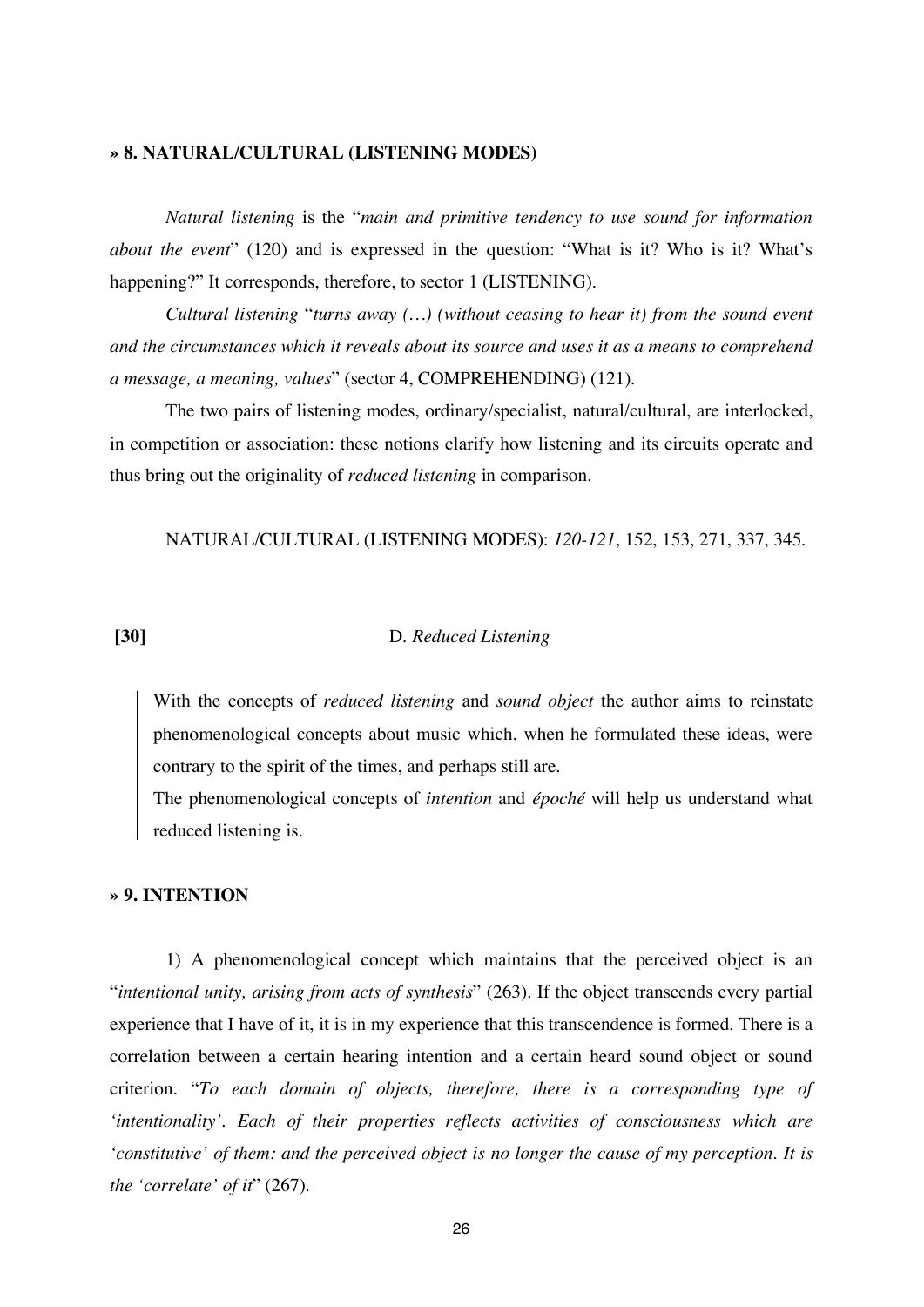2) The correlation between perceptual intention and the perceived object is one of the fundamental notions of *phenomenology* which Schaeffer *reincorporated* into musical research, which was dominated in the 50-60s by the scientist notion of a musical object as an object in itself. For Schaeffer, on the contrary, the "*sound object is the meeting point of an acoustic action and a listening intention"* (271).

## a) *The hearing intention.*

 This is the title of chapter VIII of the *Traité*, where P.S. remarks that the word *hear* (entendre) implies the idea of intention by its etymology ("intendere"), but that the word has lost its meaning and now expresses only the idea of passive reception. Hence the etymologically tautological expression: HEARING INTENTION.

 There are different hearing intentions: scientific, musical and "philosophical". When we perceive through a sound which is the index of its cause, or the meaning it carries, on both occasions this is the result of a specific hearing intention (of course the two intentions can apply concurrently to the same musical object). *Reduced listening* is a new *hearing intention*, consisting in turning the listening intentions, which seek a meaning or event beyond the sound, back on to the object itself.

But these different intentions are not completely mutually exclusive.

 "*Nothing can stop a listener from varying*" this hearing intention "*passing from one system to another or from a reduced listening to one that is not*. (…) *it is this swirl of intentions that creates connections or exchanges of information*" (343).

 Part of the research into the sound object consists in defining new *hearing intentions* which groups of researchers can agree upon, with the help of a new vocabulary (which P.S. calls a "metalanguage"). So, the notion of a criterion for the sound object, contrary to the classical notion of "parameter" (which to a greater or lesser extent supposes the *objective* existence of a sound separate from the hearer) refers to a specific hearing intention which grounds it.

## **[31]** b) *The heard intention.*

 We can use this expression (which is not from P.S. himself) to describe, not the intention shown by the listener in his listening, but the intention which he senses is being brought into play, or otherwise, when he hears a sound: in this way we can differentiate between sounds without intention (sounds of natural phenomena, mechanical sounds) and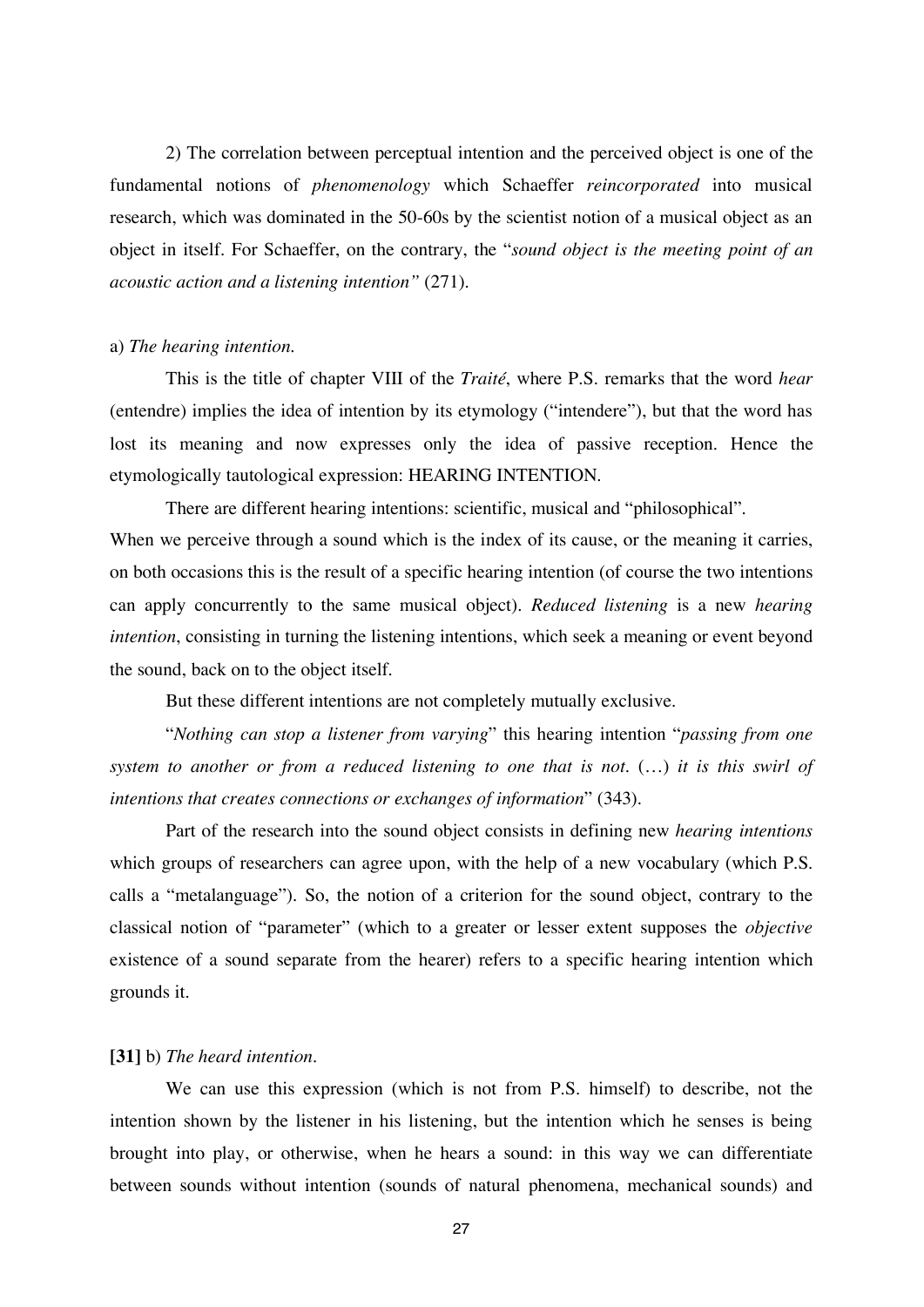intentional sounds essentially made in order to communicate (352). For example: "*an animal cry, the human word and morse code or a tam-tam*" (352). In this case the particular status of music could be to be "*on the cusp between the strange duo of the agent and the message: the intention of making music consists in taking first category sounds (which do not belong to any form of language) and making them into a second category communication (but without wanting it to say anything)*" (352).

## c) *Intention and invention.*

 In contrast to the hearing intention is the intention to *make*, to manufacture sounds: this is where *invention* comes in (353-354). Invention, which relates to *homo faber* and *making* rather than *hearing,* can also bring a wide range of intentions into play.

 INTENTION: *140-154*, 155-156, 263, 267, 271, 276, 292, 293, 302, 339, 343, 352- 354, 399, 480-482.

# **» 10. ÉPOCHÉ**

1) From the Greek  $\epsilon \pi o \chi \eta$ , this phenomenological term, borrowed from Husserl, describes an attitude of "suspending" and "putting in parentheses" the problem of the existence of the external world and its objects, as a result of which consciousness turns back upon itself and becomes aware of its perceptual activity in so far as the latter establishes its "intentional objects". Époché is the opposite of "naive faith" in an external world filled with objects-in-themselves, the causes of perception. It is also the opposite of the "psychologist" model which considers perceptions as "subjective" imprints of "objective" physical stimuli. Finally, it differs from "Cartesian methodical doubt", in so far as it avoids all theories about reality or illusion.

 This disengagement of perception (also called: phenomenological reduction, exclusion from the physical and moral world, etc.) allows us to grasp the experience of perception. "… *at the same time as the object which it presents to me*. *And then I realise that transcendence [of the object in relation to the changing flux of the different ways it is perceived] is formed in my experience*" (267).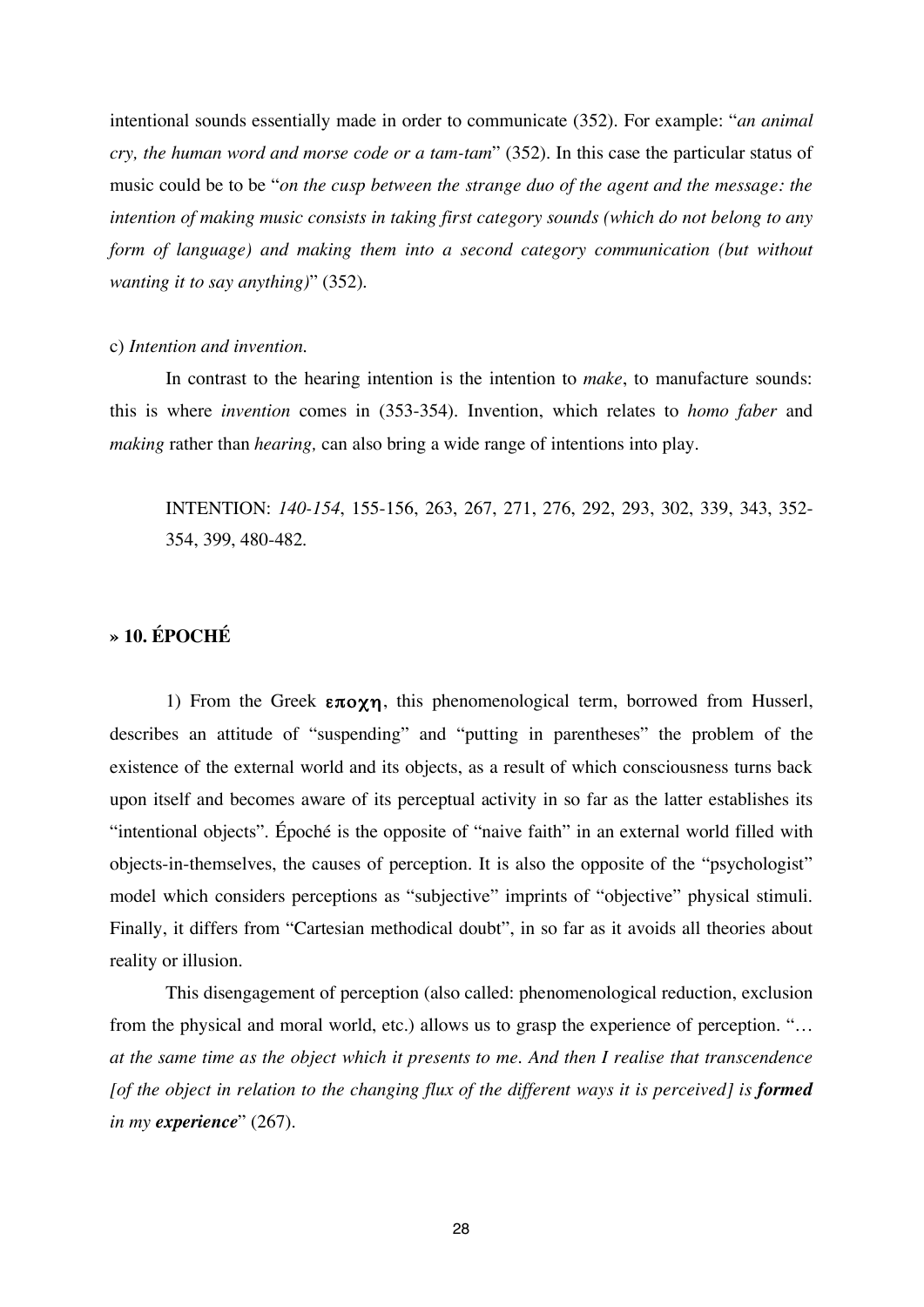2) In the particular case of listening, époché represents a deconditioning of habitual listening patterns, a return to the "original experience" of perception, enabling us to grasp the sound object at its own level as a medium, an underlay of the perceptions which use it as the *vehicle* of a meaning to be understood or a cause to be identified.

 The "putting in parentheses", which is what *reduced listening* is, and is thus an époché, leads us then:

- to "put to one side" the consideration of what the sound refers to, in order to consider the sound event in itself;
- **[32]** to distinguish this perceived sound event from the **physical signal** to which the acoustician attributes it, and which itself is not **sound**.

## a) *Phenomenology without realising it.*

 "*For years, writes*, Pierre Schaeffer, *we have been doing phenomenology without realising it* (…) *It is only after the event that we recognized in Edmond Husserl's heroically rigorous definition the concept of the object postulated in our research*" (262).

P.S.'s attitude has always been phenomenological, insofar as phenomenology is a "*philosophy which suspends the affirmations of the natural approach in order to understand them, but* (…) *also a philosophy in which the world is always "already there", before reflection, as an inalienable presence and where the whole undertaking is to rediscover this naïve contact with the world and ultimately to give it philosophical status*" (Merleau-Ponty, *Phenomenology of Perception*, Introduction, I).

 Like Merleau-Ponty, Pierre Schaeffer has always adopted the principle that "*I am not the result or the interaction of the many causalities which determine my body or my "psyche", I cannot think of myself as a part of the world, simply as a subject of biology, psychology and sociology, nor limit myself to the universe of science. Everything I know about the world, even through science, I know as a result of a viewpoint which is mine or an experience of the world without which the symbols of science would have no meaning.*' (*Idem*. III)

 b) Another point on which Pierre Schaeffer agrees with phenomenological thought right from the start is that *reduction,* or époché defined by Husserl, does not consist in denying natural perceptions and relegating them to primordial nothingness, but in placing them in a new perspective:

 "*The universal sidelining, the "inhibition", the "invalidating" of any approach we can take towards the objective world – and above all the approaches concerning: existence;*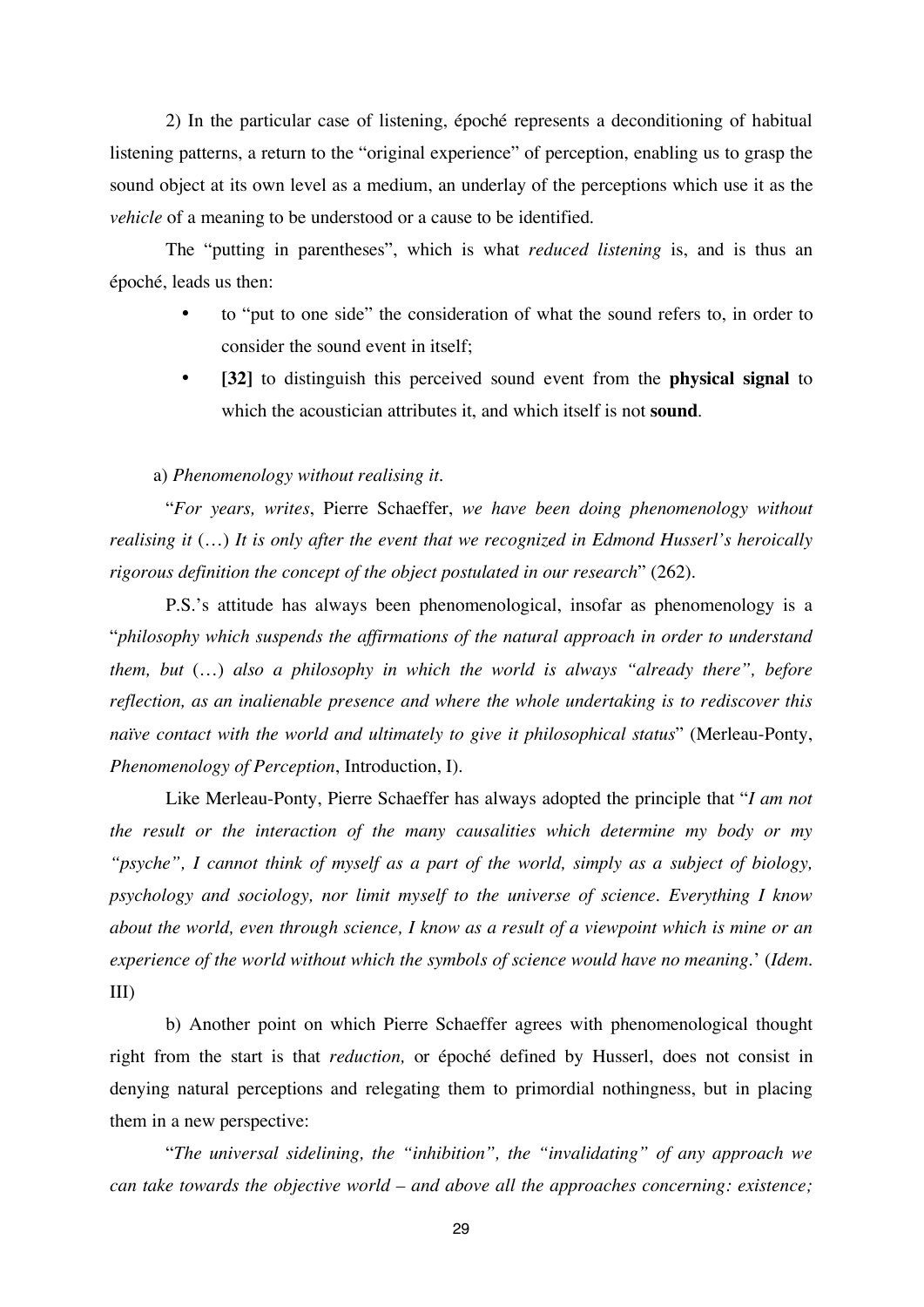*appearance; possible, hypothetical, probable existence etc. – or again, as people still say, the*  "phenomenological  $\epsilon \pi o \chi \eta$ ", the "putting in parentheses" of the objective world, do not leave us facing pure nothingness. What conversely and through this very process becomes *ours, or better still, mine, belonging to me, the thinking subject, is my life in its pure state with all its pure lived states and its intentional objects*". (Husserl, *Cartesian Meditations*, 17-18)

 In the same way reduced listening as defined by Pierre Schaeffer does not consist in invalidating "natural" listening modes (of sound as index or sign) or calling them an "illusion", but in unravelling the various *intentions of which it is composed* and turning these intentions back on to the *sound object*, the carrier of the perceptions which use it as a vehicle, and so defining it through a new *specific intentionality*, *reduced listening*.

 "*Before a new method of training is possible, and a new system of references appropriate to the* **sound object** *can be established, I must* **free myself from the indoctrination** *of my former ways and run the gauntlet of the* **époché**" (270).

 This is a rite of initiation, a return to the sources, and not a "return to nature", since "*we find nothing more* natural *than accepting indoctrination. It is an* anti-natural *effort to perceive what previously unconsciously determined consciousness*" (270).

**Reduced listening**, **which establishes the sound object** as its "intentional object", its "correlate" (and which does not arise from it as from its cause, as in the "physicist's schema" which Pierre Schaeffer refutes) thus arises from an époché, a putting in parentheses of "natural" perceptual intentions. It demands that virtue of "wonder" **[33]** at the world, which Pierre Schaeffer displays, and from the very beginning of musique concrète exhorts the researcher to display.

ÉPOCHÉ: *265-267*, 270.

# **» 11. REDUCED LISTENING**

 1) Reduced listening is the listening attitude which consists in listening to the sound *for its own sake*, as a *sound object,* by removing its real or supposed source and the meaning it may convey.

 More precisely, it reverses the twofold curiosity about causes and meaning (which treats sound as an intermediary allowing us to pursue other objects) and turns it back on to the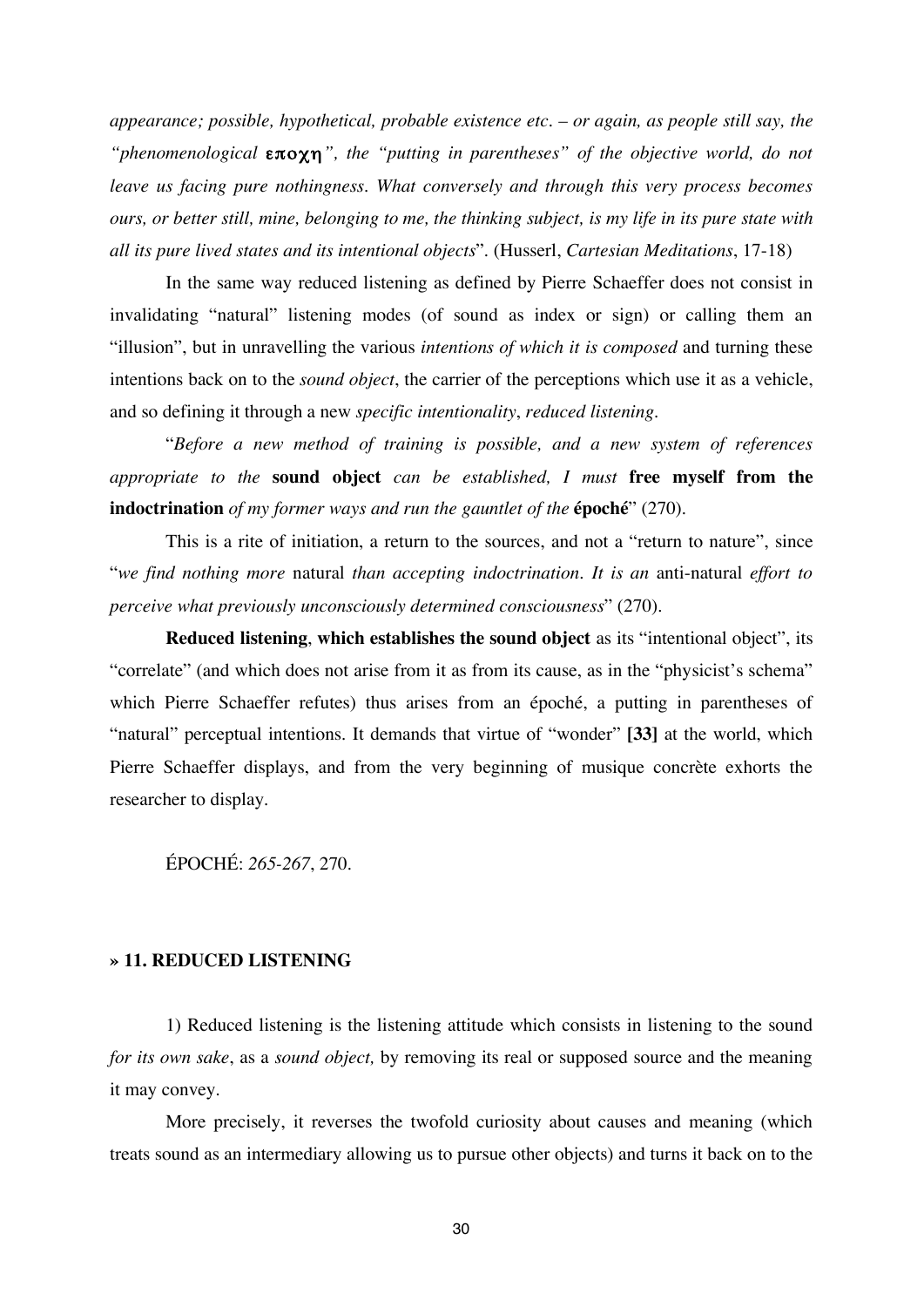sound itself. In reduced listening, our listening intention targets the event which the sound object is in itself (and not to which it refers) and the values which it carries in itself (and not the ones it suggests).

 2) In "ordinary" listening the sound is always treated as a *vehicle*. Reduced listening is therefore an "anti-natural" process, which goes against all conditioning. The act of removing all our habitual references in listening is a *willed* and artificial act which allows us to clarify many phenomena implicit in our perception.

 Thus, the name reduced listening refers to the notion of *phenomenological reduction* (époché), because, in a way, it consists of stripping the perception of sound of everything that is not "it itself", in order to hear only the sound, in its materiality, its substance, its perceivable dimensions.

 Reduced listening and the sound object are thus *correlates* of each other; they define each other mutually and respectively as perceptual activity and object of perception.

# a) *Origins of reduced listening*.

As we have said, it was the initial experiments on the cut bell and the closed groove which led P.S. and his research group to practise reduced listening and to formulate the concept. These two "*exercises in interruption"* (391) taught them to lose interest in the causality of sound – which is cancelled out by the redundancy of repetition in the closed groove, or masked by manipulation in the cut bell, and also to ignore the meaning it carried (also cancelled out or masked) and to place the emphasis on the substance of the sound.

But reduced listening cannot be practised at a stroke; to achieve it we have to go through deconditioning exercises to become aware of our "by reference" hearing reflexes and be capable of "*suspending*" them (270).

It is thus simultaneously a process of elucidation and of deconditioning.

## b) *The other side of ordinary listenings*.

 Reduced listening still retains a link with "ordinary listening" and is like "its other side".

 "*However reduced the listening to the sound object for itself is, we cannot detach its two sides one from the other, and the attachments it retains to the two aims which usually* **[34]** *go beyond the object: "What's going on?" and "What does it mean? (…)"* But "*we can change our direction of interest, without wholly disrupting the basic intention which determines the structure: if we cease to listen to an event mediated by sound, we nevertheless*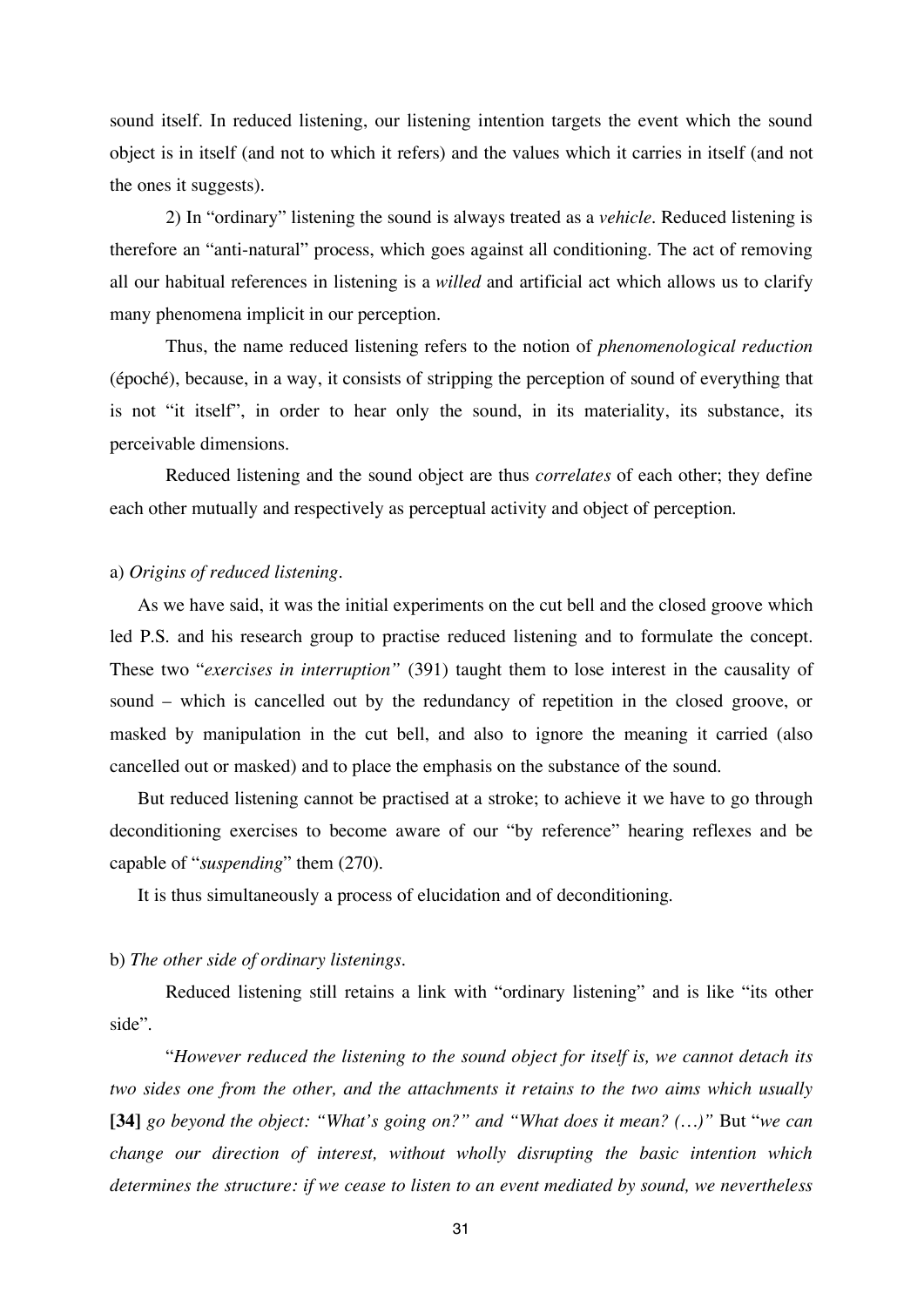*continue to listen to the sound as a sound event*" (271). Thus, a sound anecdote (such as the noise of a marble rolling about on an uneven surface), listened to with the intention of reduced listening, will have a structure homologous to the event-anecdote to which the sound refers: with the same progression, the same shape, the same "story".

 So, P.S. shows no inconsequentiality when, in order to analyse the different types of the criterion of *allure* (in reduced listening, since the criterion is a property of the perceived sound object only as it is apprehended in reduced listening), he refers to three types of established causalities: human, "natural" or mechanical, and so apparently to something that reduced listening should completely discard. In fact, heard allure is identified, and its different degrees *determined*, each with its own characteristics, by these three types of causality.

 "*Attention concentrated on the object of reduced listening can use what it knows about the event, or even the meaning, the better to understand how the object is made*" (293).

 REDUCED (LISTENING); 154 (BIFINTEC), 155, *270-272*, 289, 293, 332, 343, 344, 345, 347, 348, 349, 391, 468, 471.

## **» 12. SOUND OBJECT**

 1) The name sound object refers to every sound phenomenon and event perceived as a whole, a coherent entity, and heard by means of *reduced listening,* which targets it for itself, independently of its origin or its meaning.

 The sound object is defined as the correlate of *reduced listening*: it does not exist "in itself" but by means of a specific foundational intention. It is a sound unit perceived in its material, its particular texture, its own qualities and perceptual dimensions. On the other hand, it is a perception of a totality which remains identical through different hearings; an organised unit which can be compared to a "gestalt" in the psychology of form.

2) A series of confusions often occurs about the nature of the sound object:

a) *The sound object is not the sound body*:

*The sound body* is the material source of the sound which can be identified from it. In French, with certain people, the ambiguity of the word "objet" adds to the already very common confusion between the *sound* and its causal event. This confusion must be avoided at